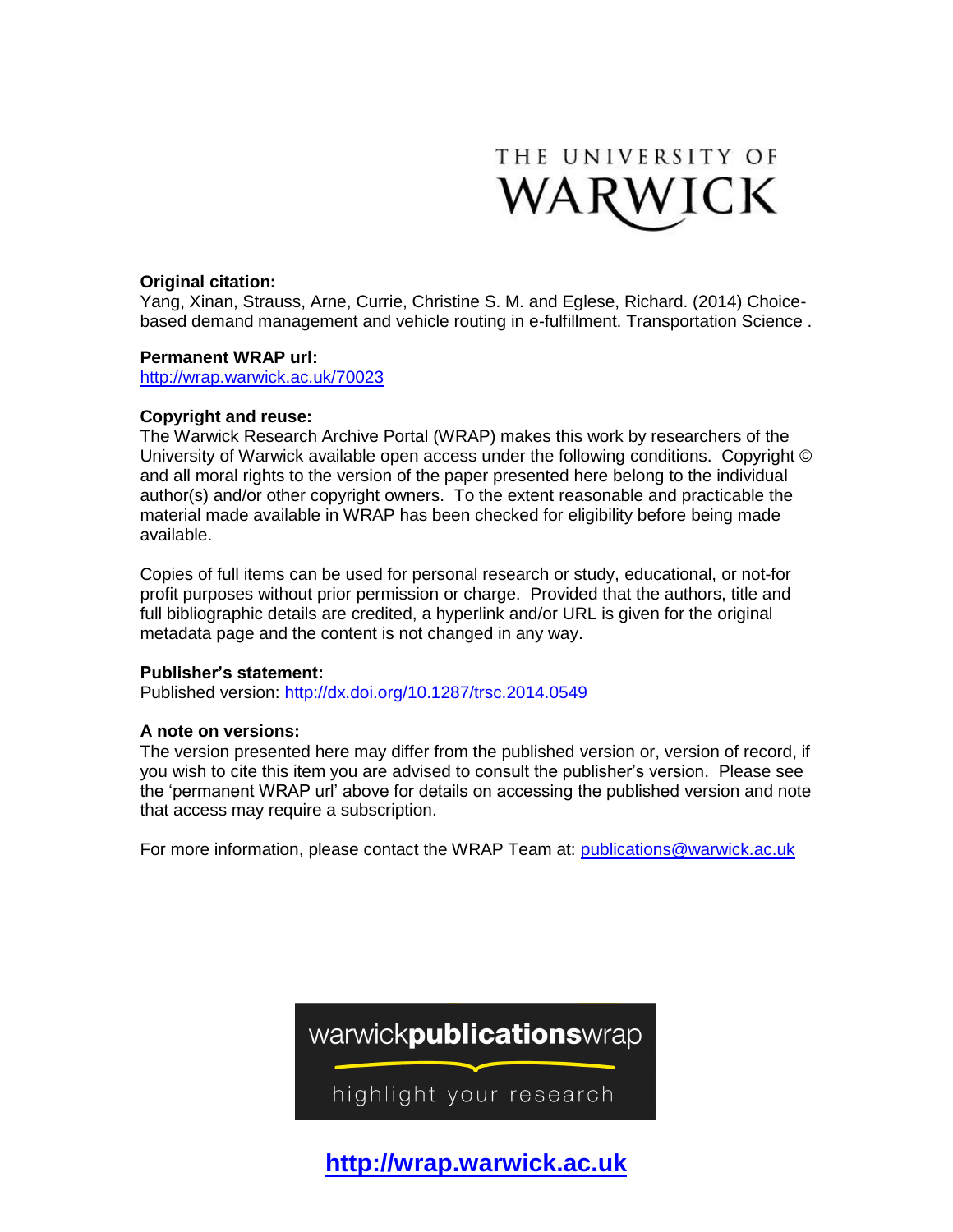#### manuscript

# Choice-Based Demand Management and Vehicle Routing in E-fulfilment

Xinan Yang

Lancaster University Management School, Lancaster LA1 4YX, United Kingdom

Arne K. Strauss

Warwick Business School, University of Warwick, Coventry CV4 7AL, United Kingdom, arne.strauss@wbs.ac.uk

Christine Currie Mathematics, University of Southampton, Southampton SO17 1BJ, United Kingdom

Richard Eglese

Lancaster University Management School, Lancaster LA1 4YX, United Kingdom

Attended home delivery services face the challenge of providing narrow delivery time slots to ensure customer satisfaction, whilst keeping the significant delivery cost under control. To that end, the firm can try to influence customers when they are booking their delivery time slot so as to steer them towards choosing slots that are expected to result in cost-effective schedules. We estimate a multinomial logit customer choice model from historic booking data and demonstrate that this can be calibrated well on a genuine e-grocer data set. We propose dynamic pricing policies based on this choice model to determine which and how much incentive (discount or charge) to offer for which time slot at the time a customer intends to make a booking. A crucial role in these dynamic pricing problems is played by the delivery cost, which is also estimated dynamically. We show in a simulation study based on real data that anticipating the likely future delivery cost of an additional order in a given location can lead to significantly increased profit as compared to current industry practice.

Key words: home delivery services; vehicle routing; vield management

# 1. Introduction

For many firms, the delivery of goods or services to a customer at an appointed time constitutes a crucial part of their business. Examples include e-grocers and e-tailers such as Sainsburys.com, Tesco.com, Ocado, parcel delivery (e.g. FedEx, VelocityExpress), repair or servicemen (e.g. BT), furniture delivery and many more. The growing demand for such services can be illustrated by the British online grocery sector which grew by 17.2% in 2011, with sector sales being forecast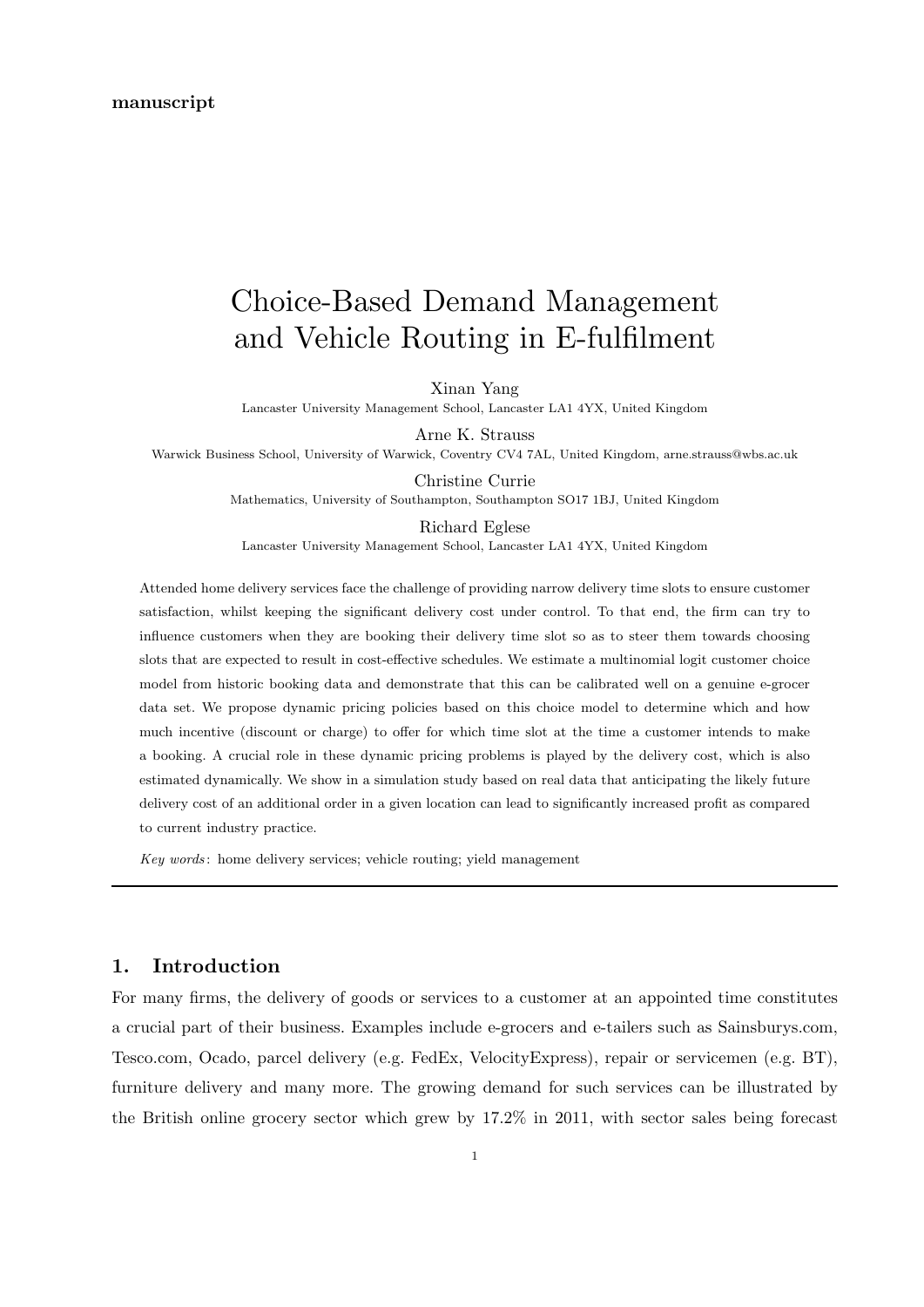to rise by 79% over the next five years relative to 2012's levels (Mintel 2012). They all face the trade-off between the substantial fulfillment costs that are typically associated with making such deliveries on the one hand, and customer satisfaction particularly with regard to narrow delivery time windows on the other. The importance of getting this trade-off right was dramatically demonstrated by business failures such as Webvan (bankrupt in 2001) or Publix Direct (shut down 2003). Other companies learned from these failures and successfully provide delivery services with larger delivery time windows, using appropriate scheduling and vehicle routing software and, at the same time, often have become very good at collecting valuable customer information that is used for customer segmentation and targeted marketing. The sales process typically consists of collecting orders including delivery time requests (subject to available capacity) until a certain cut-off time, and subsequent planning of the delivery schedule using appropriate routing software. Clearly, the requested delivery times have a potentially large impact on scheduling and routing efficiency: for example, the given delivery time specifications might require much longer routes than if demand were geographically clustered for each time window. Furthermore, some delivery time slots might be much more popular than others, so that a large vehicle fleet would be needed for peak times while many vehicles would be idle in off-peak times.

A reservoir of great profit-generating potential is to manage demand (in the form of online bookings) by setting incentives in such a way that customers are steered towards selecting time slots that maximize the firm's expected profits. Such incentives can take a variety of forms: the size of the delivery charge for different time slots, rewards such as discounts or shopping points for choosing unpopular slots, or even indications of environmental impact as e.g. used by Ocado, who label certain time slots with a "green van" symbol representing delivery slots where an order would save fuel as compared to slots without this symbol. Note that the objective of maximizing profit implies knowledge of expected fulfilment costs, which links demand management to vehicle routing. The customers' choices of delivery times directly impact on delivery costs so that steering their choices could cause significant profit increases.

We consider the following problem: service requests for a fixed delivery day arrive at random over a finite time horizon until a cut-off time before the delivery day. A schedule/routing plan is subsequently needed for the delivery of the collected orders. The firm has a number of homogeneous delivery vehicles with a certain capacity. Each request for a specific delivery day consists of customer information (including post code); a revenue; and a capacity consumption corresponding to the number of standard-sized transport boxes that are required to accommodate the goods that this customer has ordered. The firm needs to check which delivery time slots are feasible for this post code given the orders collected to date (in the sense that there is capacity for delivery at that time), and has to decide in real-time which time slots receive which monetary incentive. In particular, the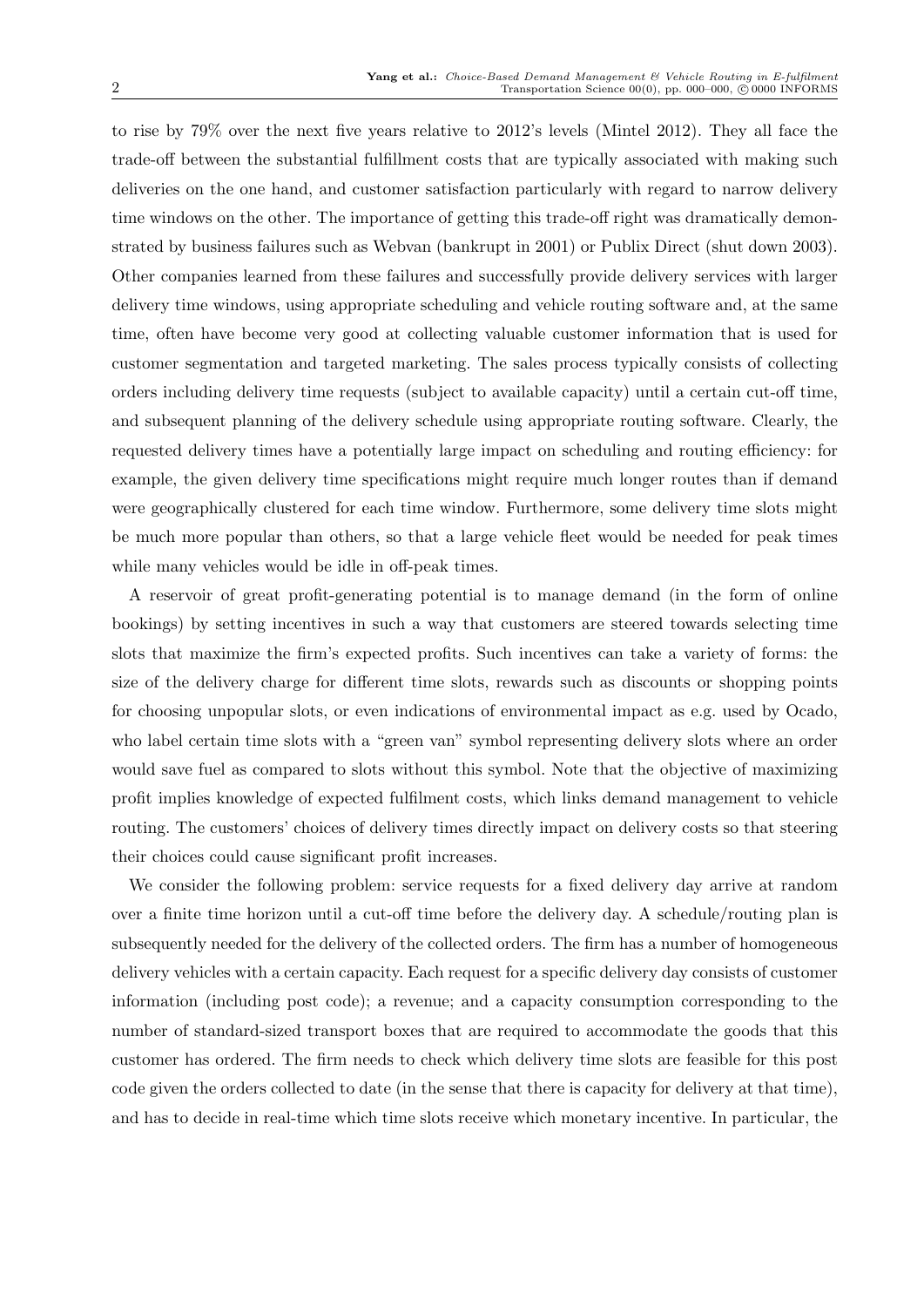|                                   | Time slot allocation                           | Pricing         |
|-----------------------------------|------------------------------------------------|-----------------|
| Static (off-line, forecast-based) | Differentiated slotting Differentiated pricing |                 |
| Dynamic (real-time, order-based)  | Dynamic slotting                               | Dynamic pricing |

Table 1 Classification of Demand Management.

incentive can be positive or negative, representing either a cost or a discount for the customer. The resulting time slot/discount combinations are subsequently displayed to the customer who makes a decision on which time slot to request. The firm is then committed to delivering at the requested time.

Our main contribution lies in the formulation of pricing policies that are based on a more advanced customer choice model, namely a multinomial logit (MNL) model, than has been considered in this context before; moreover, our proposed policies also take dynamically estimated delivery cost into account and hence combine models from the traditional vehicle routing and the revenue management literature. We show in a simulation study that including the impact of future expected orders in the estimation of delivery cost produces higher profits "foresight policy" than only using orders accepted-to-date in this estimation "hindsight policy". The practical applicability of the proposed methodology including estimation of the entire demand model is demonstrated on real data that we obtained from our industrial collaboration partner in the online grocery sector.

The paper is organized as follows: in Section 2 we review the relevant literature, followed by a formal statement of the home delivery pricing problem in Section 3. Then we describe the methodology of how to fit a demand model of the realistic booking process that is using by the e-retailer, and conclude with estimations of Poisson Process for arrival time and an MNL choice model for customer selection in Section 4. The dynamic pricing policy that we propose is discussed in Section 5, and we compare it with benchmark policies in a simulation study based on real data in Section 6. Finally, we summarize and draw conclusions in Section 7.

## 2. Literature Review

While there is a rich literature for both vehicle routing and revenue management (RM), little research has been carried out at the interface between the two areas. Agatz et al. (2008) give a qualitative introduction into the use of RM techniques in managing demand for delivery services, when estimates of the costs of fulfilling the orders are taken into account. In their comparison of the use of RM in the airline sector and its potential use in home deliveries, they segment potential solution methodologies into the four categories of Table 1, corresponding to a similar categorization used in RM.

The static methods of differentiated slotting and differentiated pricing are fed by forecast data and can be used to solve problems such as deciding on the number, length and selection of delivery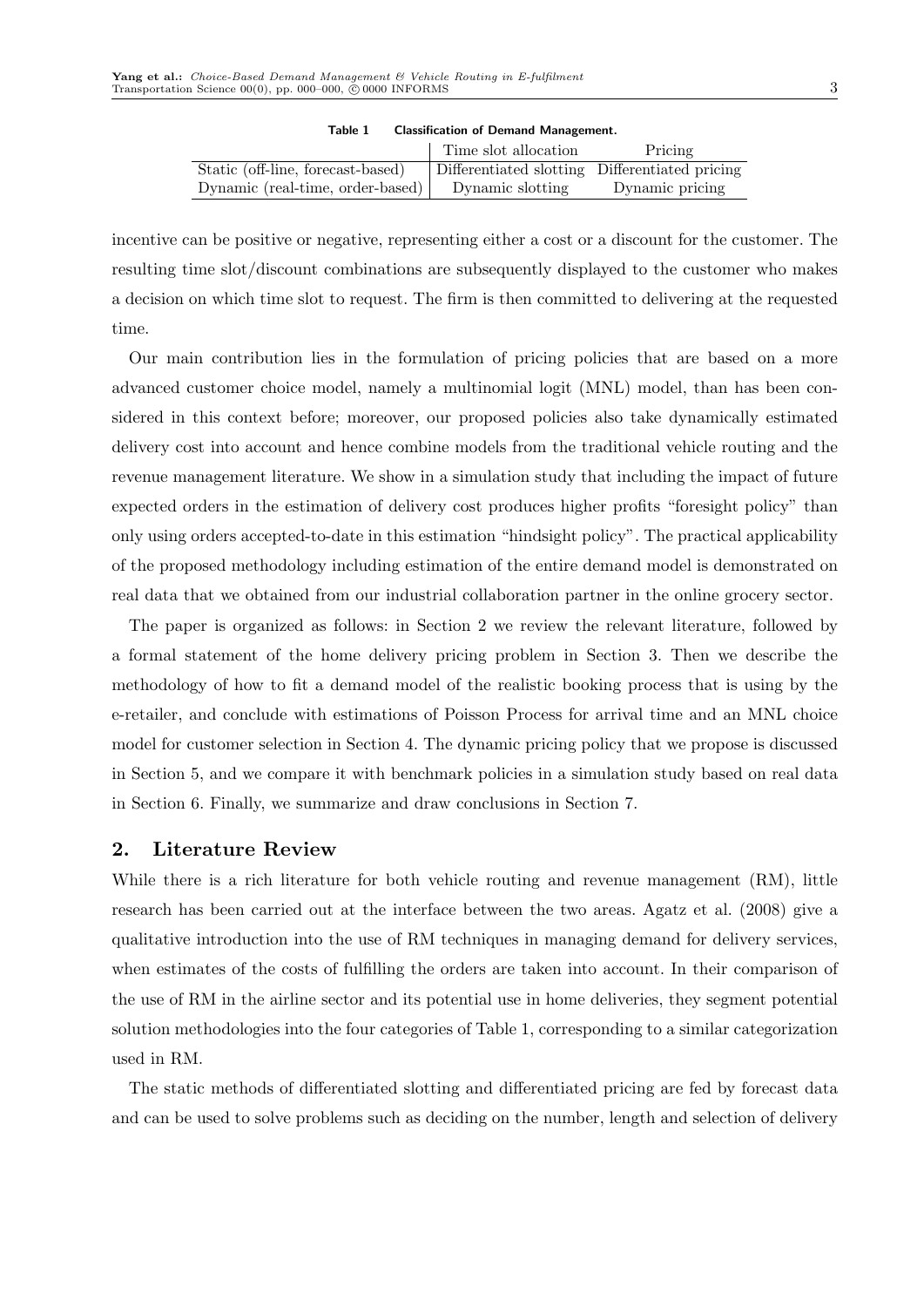slots on offer or setting off-peak discounts to smooth out demand. In reality, static methods should be updated as soon as new forecasts are available; and in this sense, they become "dynamic". The opportunity cost is the expected loss in future revenue that will be incurred if the request is accepted, i.e. the revenue we will miss out on if we use the capacity now rather than saving it for later requests. In principle, the methods of dynamic slotting and dynamic pricing will re-evaluate opportunity cost estimates at each request arrival in order to make a decision; nonetheless they can (and should) also exploit knowledge on expected future demand using appropriate forecasts. We have found little research in the area of differentiated pricing of delivery slots, but structure the literature review around the remaining categories of Table 1.

Differentiated slotting: Agatz et al. (2011) consider the problem of selecting which time slots to offer in each post code of the delivery region in a case study with Dutch Internet grocer Albert.nl, given service requirements and average weekly demands for each post code. The objective is to minimize expected delivery costs while meeting the service requirements. Note that this time slot allocation takes place before receiving any orders (as opposed to real-time management of time slots in dynamic slotting). The resulting time slot schedule could then serve as a starting point for subsequent real-time adjustments. The optimization requires estimates of the routing costs from the time slot schedule; however, since calculating a full routing model is generally computationally too expensive, they instead propose two options: either to use the continuous approximation method, which represents demand by continuous functions and assesses system-wide costs by aggregating over local cost estimates, or to explicitly model routing decisions but on a more aggregate level than a full vehicle routing problem, using the seed-based scheme put forward in Fischer and Jaikumar (1981).

Their approach is interesting in that the problem decomposes by shift, but this is due to rather unrealistic demand assumptions:

1. The expected weekly demand for each post code is known and independent of the set of offered time slots

2. The expected weekly demand for each post code is divided evenly over the set of offered time slots.

The main motivation of demand management in this context is that many customers are not flexible in time so that changes in the offered time slot menu can have significant consequences in demand. Hence, the assumption of independence seems somewhat counter-intuitive. Likewise, the second assumption means that all time slots are equally popular. While this can be achieved in some cases (such as for Albert.nl) by means of appropriate differentiated pricing, it is not clear why this would be reasonable to assume in general. The work offers no real-time control. As future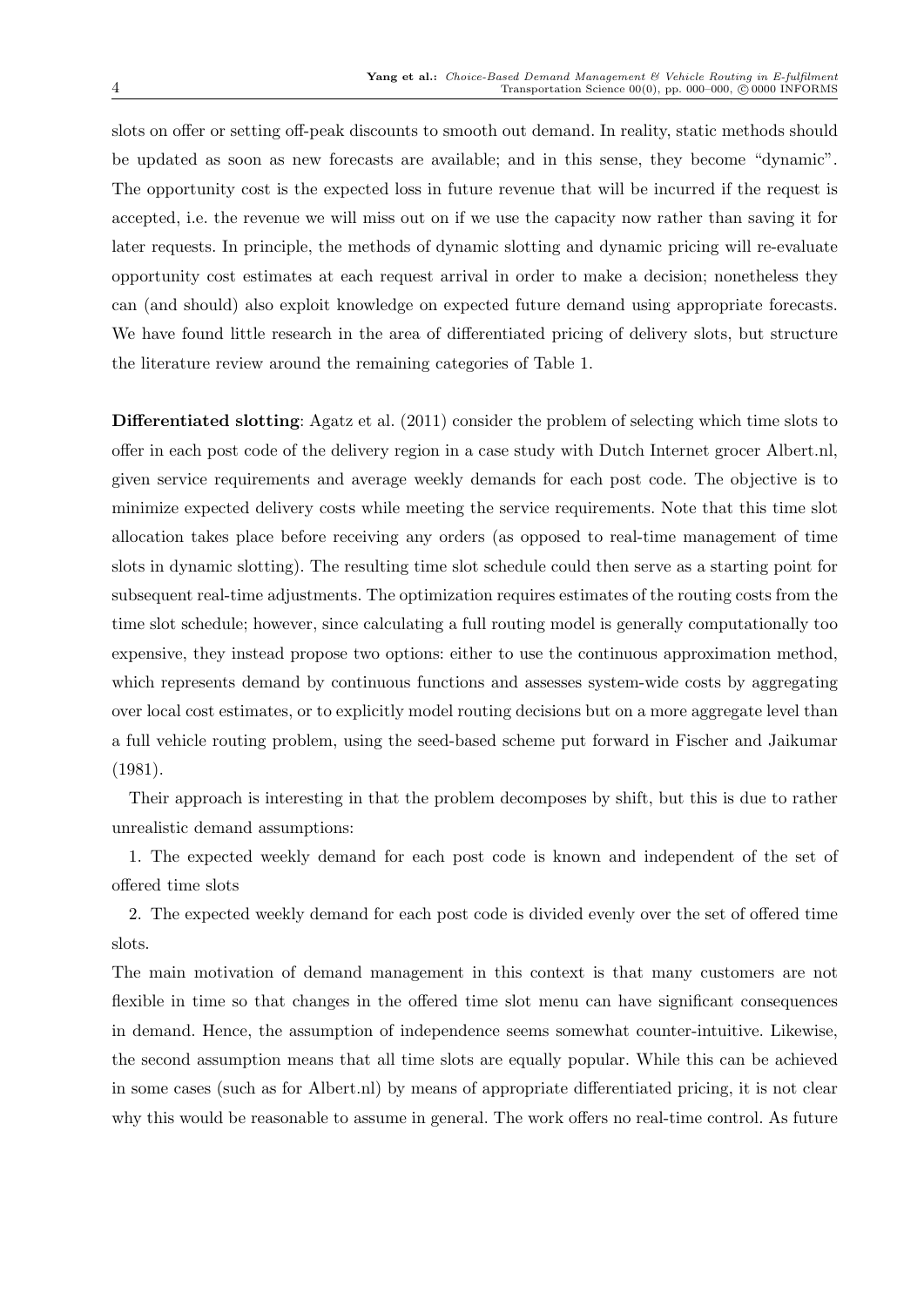research directions, the authors point towards a better understanding of customer behavior, the aforementioned real-time controls, and use of incentives.

Dynamic slotting: Campbell and Savelsbergh (2005) were among the first to propose a framework for this problem: in their model, the company can decide whether to accept or to reject service requests, and, furthermore, in which time slot to choose to deliver, so as to maximize expected profits. Customer choice behavior is not taken into account and the fulfillment costs for a new request are estimated by evaluating the estimated incremental cost of inserting the new demand into the tentative delivery routes that encompass all accepted requests. The company's decision is to accept or to deny service requests. This can be problematic for industries where service denials create considerable "bad will" among the customers, which leads to lost sales and potential brand damage if done on a large scale. In general, persuasive methods (such as dynamic pricing) seem preferable to coercive methods (not offering slots).

Dynamic pricing: The work the closest to ours is Campbell and Savelsbergh (2006) who expand on their previous work Campbell and Savelsbergh (2005) by adding a model of customer choice. The firm is assumed to receive a series of orders of known size and revenue, and by setting discounts is able to encourage customers to choose delivery slots corresponding to lower delivery costs. Customer preferences for delivery slots are assumed to be known in advance but by offering a discount in a particular slot the firm can increase a customer's probability of selecting this slot by an amount proportional to the discount. After a customer has selected a particular slot, the firm updates the set of delivery routes to accommodate the new request and these are then used for estimation of delivery costs when the next order request arrives.

We follow a similar approach to Campbell and Savelsbergh (2006) but make some significant improvements. First, in the Foresight Policy described in Section 5.1.2, we use stochastic information about future requests to estimate the expected delivery cost, rather than computing the incentives based only on the requests that have already been accepted and the request under consideration. If it is possible to construct reasonable forecasts, one would expect that this should significantly improve the optimisation, especially as the routing cost estimates at the beginning of the sales horizon are based on only a few arrivals, and therefore are unlikely to reflect the final routing costs. This is underlined by the results presented by Campbell and Savelsbergh (2006) who show that offering incentives can be critical even in the early stages. Second, we use the MNL model to describe customer behavior, an area of improvement that they highlight in their article. Choice Modeling and RM: In an example from the airline sector, Vulcano et al. (2010) show that by incorporating customer-choice behavior into RM, in the form of an MNL model to describe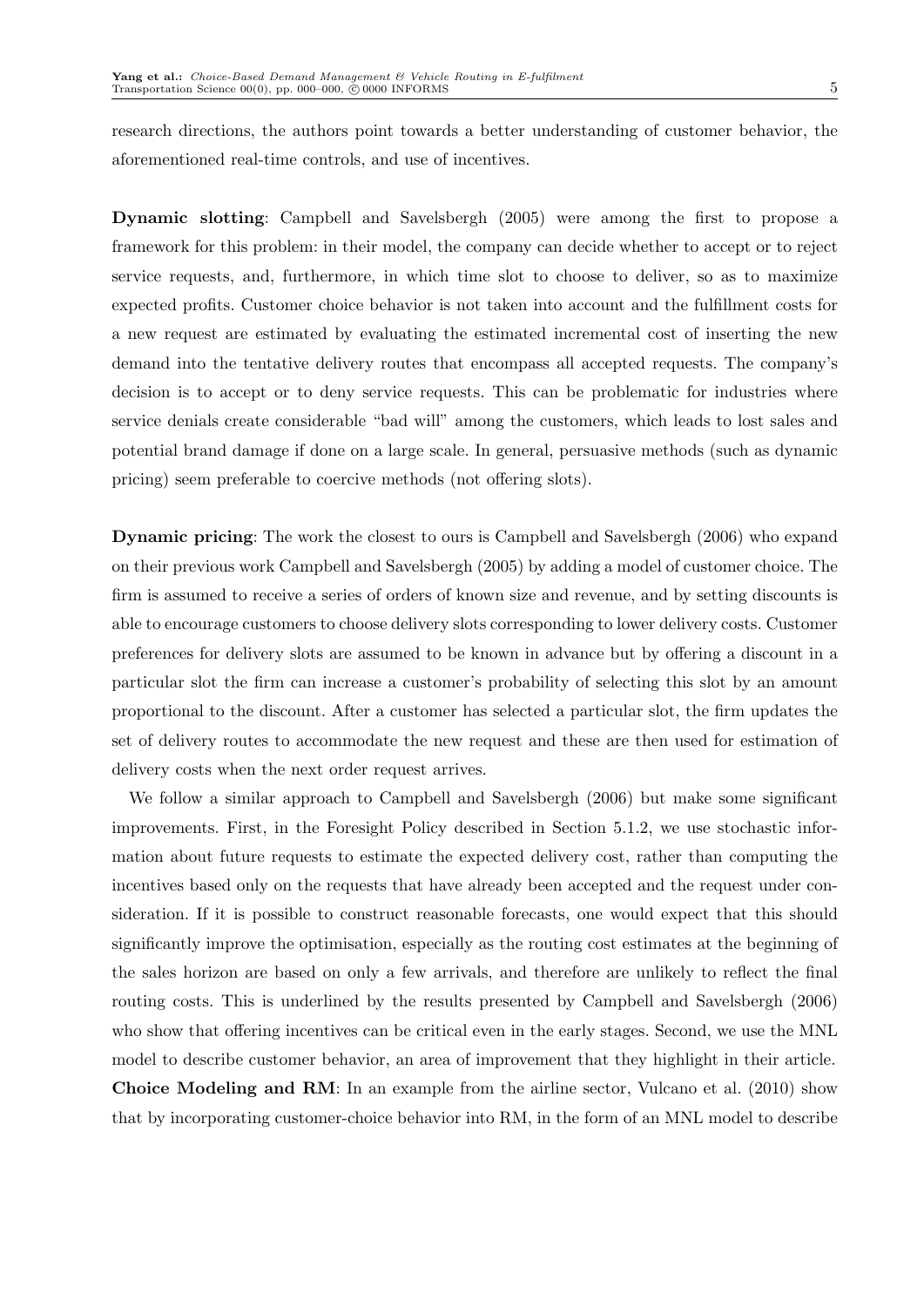customer behavior, revenues can be increased by 1-5% over RM methods where this choice behavior is not taken into account. While coming from a different sector, this result does emphasize the need for accurate modeling of customer choice behavior.

We use the MNL model to describe the behavior of customers who are choosing between different delivery time slots. The MNL model is a random utility, discrete choice model where the decisionmaker is assumed to choose the option that maximizes his or her utility (see e.g. Ben-Akiva and Lerman (1994), Train (2009)). In such random utility models, the utility that a customer from a particular segment  $l$  places on option  $j$ , can be written as

$$
U_j^l = u_j^l + \epsilon_j^l,
$$

where  $u_j^l$  is termed the representative utility and is dependent on choice factors that are known to the person deriving the models. The error term,  $\epsilon_j^l$  is defined as the difference between the true utility and the part of the utility that can be described by  $u_j^l$ . For an MNL model, the  $\epsilon_j^l$  are assumed to be independent and identically distributed, following a Gumbel distribution. The MNL model is well-known to have the property of the independence of irrelevant alternatives (IIA), i.e. the relative odds of choosing an option  $i$  over a different option  $k$  are independent of the attributes of any of the alternative options that are available. This has some interesting consequences, as discussed in Chapter 3 of Train (2009). In the application considered here, where the time slots that customers are choosing between are allowed to overlap, the assumption of independence is not strictly valid. While the IIA property is not a feature of other choice models such as the nested logit model, these more complex choice models have other problems associated with them. In particular, as discussed by Vulcano et al. (2010) and Vulcano et al. (2012), the estimation of the nested logit model is considerably harder than that of the MNL because of the higher number of parameters and the fact that the log-likelihood function is no longer globally concave.

Customer choice modeling is used by Asdemir et al. (2009) in determining how to dynamically price delivery fees for time slots in home delivery. They use the MNL model to describe choice behavior based on a RM formulation using dynamic programming. Their objective is to maximize expected profits subject to known costs (including delivery costs). Consequently, the entire delivery routing aspect is ignored. For most practical situations, this seems to be problematic since one would expect that the delivery fees should affect demand for time slots and therefore the routing schedule and its associated costs. In particular, they assume independence of geographical regions so that the model can be solved for each single, small area. However, if we also want to consider routing costs, we should plan routes incorporating demand in neighboring areas as well.

The use of the MNL model in RM is widespread (e.g. Vulcano et al. (2010); Suh and Aydin (2011); Meissner et al. (2013); Vulcano et al. (2012)) and although the applications come almost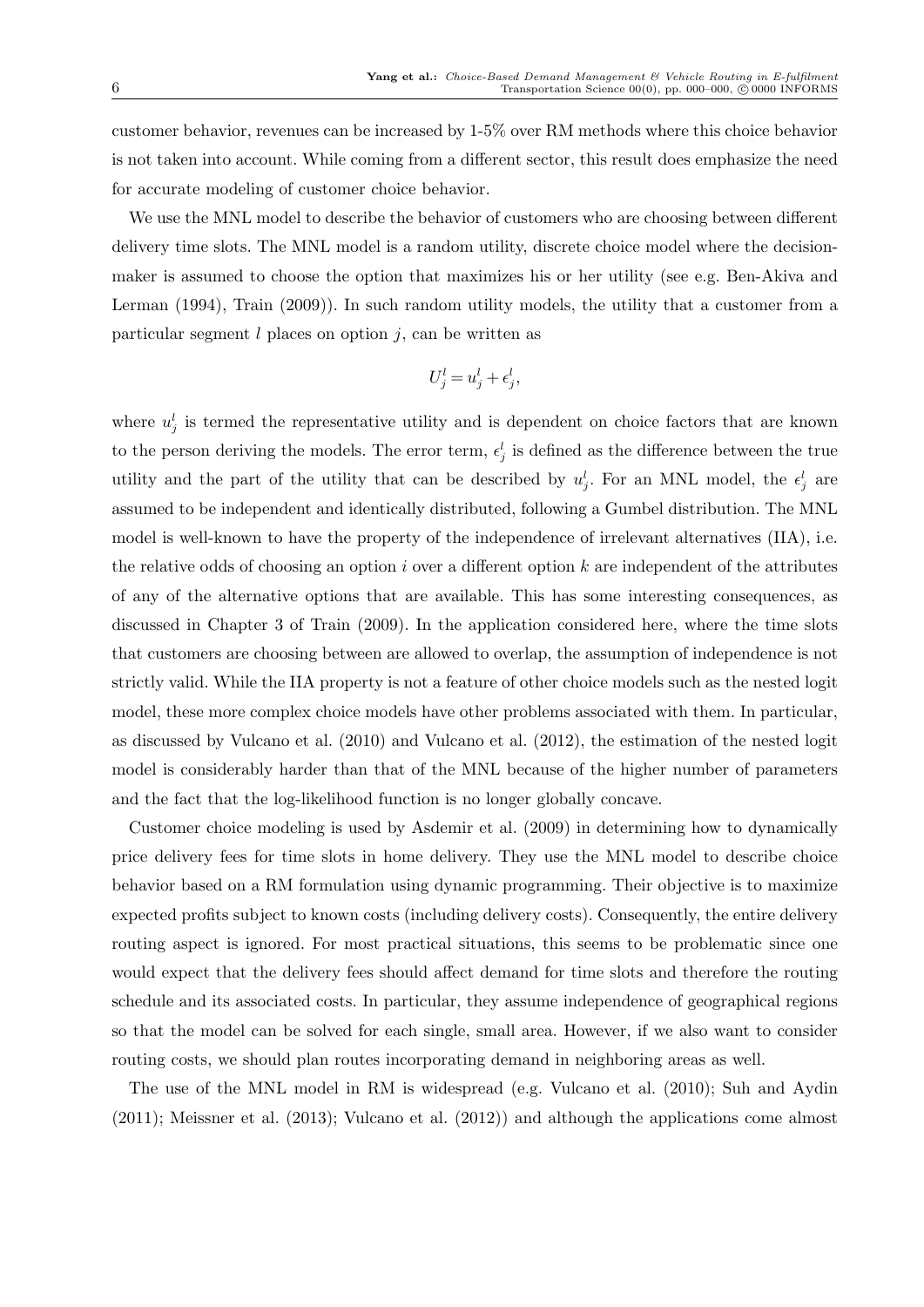exclusively from the airline sector, the choice behavior follows a similar structure to the choice of delivery slots. The standard problem encountered in the literature considers the optimal pricing of multiple, substitutable flights offered by the same carrier, between the same origin and destination airports. Customers will choose between the flights or opt not to purchase a ticket based upon their own preferences and the prices being charged. A considerable amount of research has focused on the estimation of the parameters in the MNL model. This is a difficult problem in the sale of airline tickets because of the inability to distinguish between a period with no customer arrivals and a period with a customer arrival and no purchases. Maximum likelihood methods that take account of this missing data such as the Expectation-Maximization algorithm used by Vulcano et al. (2012) are needed. Due to the requirement to register a delivery location before starting the ordering process, this issue does not exist in the case of home deliveries and consequently the estimation is much more straightforward. Standard maximum likelihood methods can be used to fit the MNL model, as described in e.g. in McFadden (1974) or Train (2009), and this can be done separately from the fitting of the customer arrival process.

# 3. Delivery Pricing Problem

Our model of the delivery pricing problem is motivated by real-life home delivery applications where a customer reveals his identity to the firm by logging into the website before a delivery can be booked. Then the customer can select a delivery day from a booking horizon that extends for a fixed number of days into the future. We model these customer arrival events for a specific delivery day by a time-dependent Poisson process. Once a delivery day has been selected, the firm has to decide on both availability and pricing of slots before displaying them to the customer, who then chooses to pick one of these slots (or not to book) according to a MNL model. We first state the formal problem formulation that we investigate in this study, before providing more background on the demand model in Section 4.

Given the arrival of a customer interested in a specified delivery day, our aim is to decide dynamically how to set delivery charges for time slots on this day so as to steer the customer's choice to a slot that is likely to be cheap to serve, so that overall we intend to maximize profits after fulfillment costs for this delivery day. The pricing policy for a specified delivery day can be formulated based on a stochastic dynamic program, where the state  $x_t = [x_{tas}]_{a,s}$  is a vector with components  $x_{tas}$  that represent the number of orders accepted in time slot s for area a until time t in the booking horizon. In the following, we omit the time index from  $x$  since it will be clear from the context. We consider a discretized booking horizon with  $T$  booking periods, each sufficiently small such that the probability of having more than one arrival in a period is negligible. The final time period  $T$  denotes the cut-off time after which no further bookings are taken. The stages of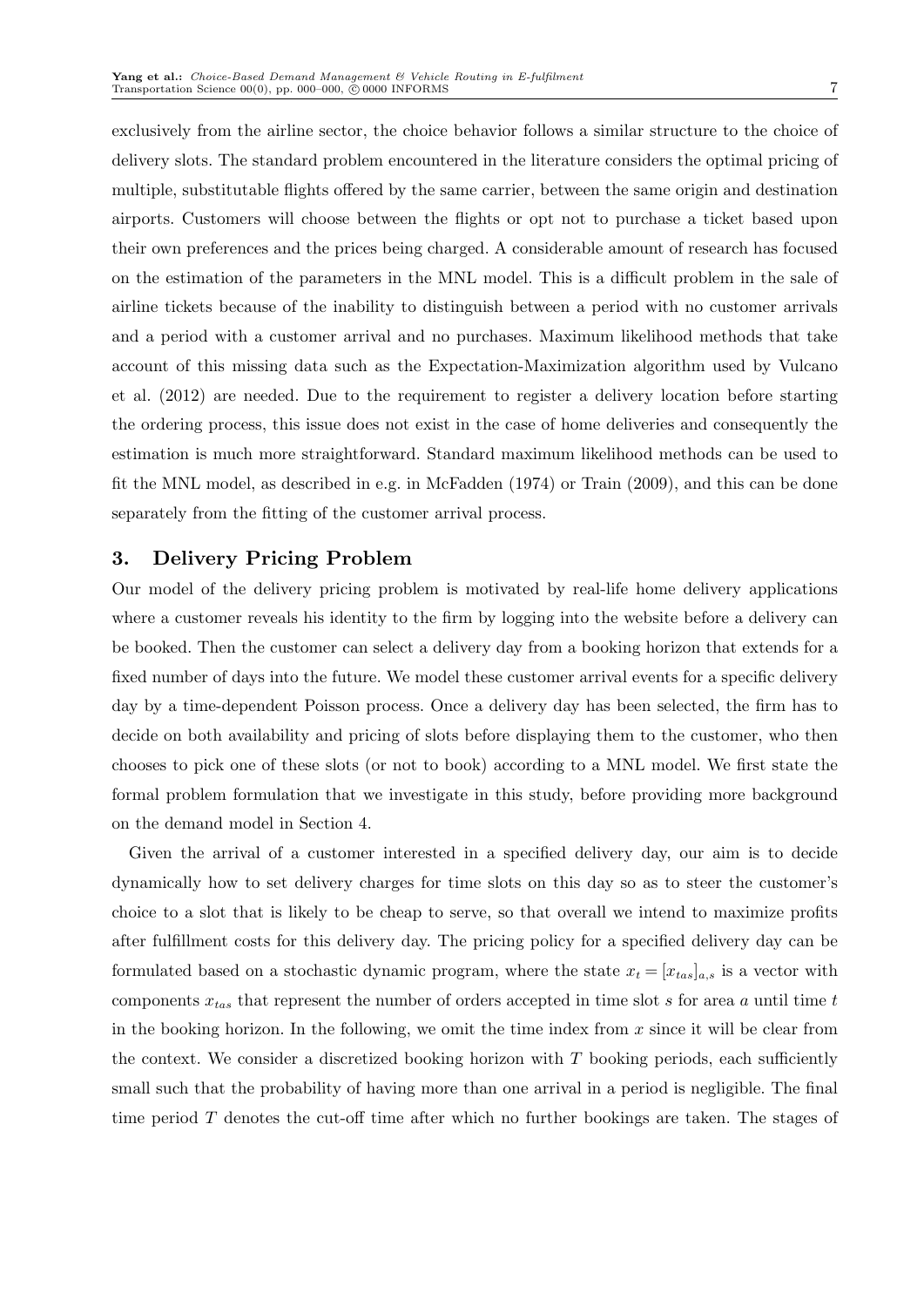the dynamic program are the time periods  $t \in [1, T]$ . Let  $V_t(x)$  denote the value function at stage t and state  $x$ ; it represents the maximum profit obtainable from the sales process from time  $t$  until the cut-off time T. Furthermore, we let  $C(x)$  represent an oracle that returns the minimum cost solution to the vehicle routing problem with time windows for the set of orders  $x$  given a fixed fleet of vehicles with known capacities. If there is no feasible solution for a given x, then  $C(x) := \infty$ . The value function after cut-off is then

$$
V_{T+1}(x) = -C(x) \quad \forall x \in \mathcal{X},\tag{1}
$$

where X denotes the set of all states that allow a feasible delivery schedule. The set  $F_a(x) := \{s :$  $C(x + \mathbf{1}_{as}) < \infty$  contains all feasible time slots for area a into which order  $(a, s)$  can be feasibly inserted given orders on the books x, where  $\mathbf{1}_{as}$  is the unit vector with 1 in the  $(a, s)$ th position. There are a finite number of customer segments l for the fixed delivery day under consideration, each with an arrival rate of  $\lambda_l$ . For a given customer arrival of segment l,  $\mu_{la}$  is the probability that this arrival will be for area  $a$ . Given an arrival, the probability that this customer chooses slot  $s$ when the firm offers the vector of delivery charges  $\vec{d}_a$  in area a is denoted by  $P^l_{s,F_a(x)}(\vec{d}_a)$ .

For a clearer exposition, we assume that all orders require the same known number of totes, say one, and that the profit of the order (before distribution cost),  $r$ , is likewise known. The assumption on the number of totes can be easily relaxed, and the assumption of a known profit at the point in time where a pricing decision needs to be made is violated in practice since a customer can often choose a time slot before shopping. Instead, we could e.g. use an estimated revenue based on the average historic order value either for that delivery area or for the individual customer, and multiply this revenue by the average profit margin before distribution cost.

With this notation, the dynamic programming recursion at stage  $t \in [1, T]$  is

$$
V_t(x) = \max_{\vec{d}} \sum_{l,a} \lambda_l \mu_{la} \sum_{s \in F_a(x)} P_{s, F_a(x)}^l (\vec{d}_a) \left[ r + d_{as} + V_{t+1}(x + \mathbf{1}_{as}) \right] +
$$
  
\n
$$
\left[ 1 - \sum_{l,a} \lambda_l \mu_{la} \sum_{s \in F_a(x)} P_{s, F_a(x)}^l (\vec{d}_a) \right] V_{t+1}(x)
$$
  
\n
$$
= \max_{\vec{d}} \sum_{l,a} \lambda_l \mu_{la} \sum_{s \in F_a(x)} P_{s, F_a(x)}^l (\vec{d}_a) \left[ r + d_{as} - \left( V_{t+1}(x) - V_{t+1}(x + \mathbf{1}_{as}) \right) \right] + V_{t+1}(x),
$$
  
\n
$$
\forall x \in \mathcal{X}.
$$
  
\n(2)

The dynamic program  $(1-2)$  is intractable due to the large state space X and the fact that the computation of  $C(x)$  alone is intractable since it requires solving a large vehicle routing problem with time windows. However, it offers some insights into the structure of a good policy: for a given request of segment  $l$  at time  $t$  for area  $a$ , it shows that the time slot pricing decision is a trade off between the immediate profit before distribution  $(r + d_s)$  and expected opportunity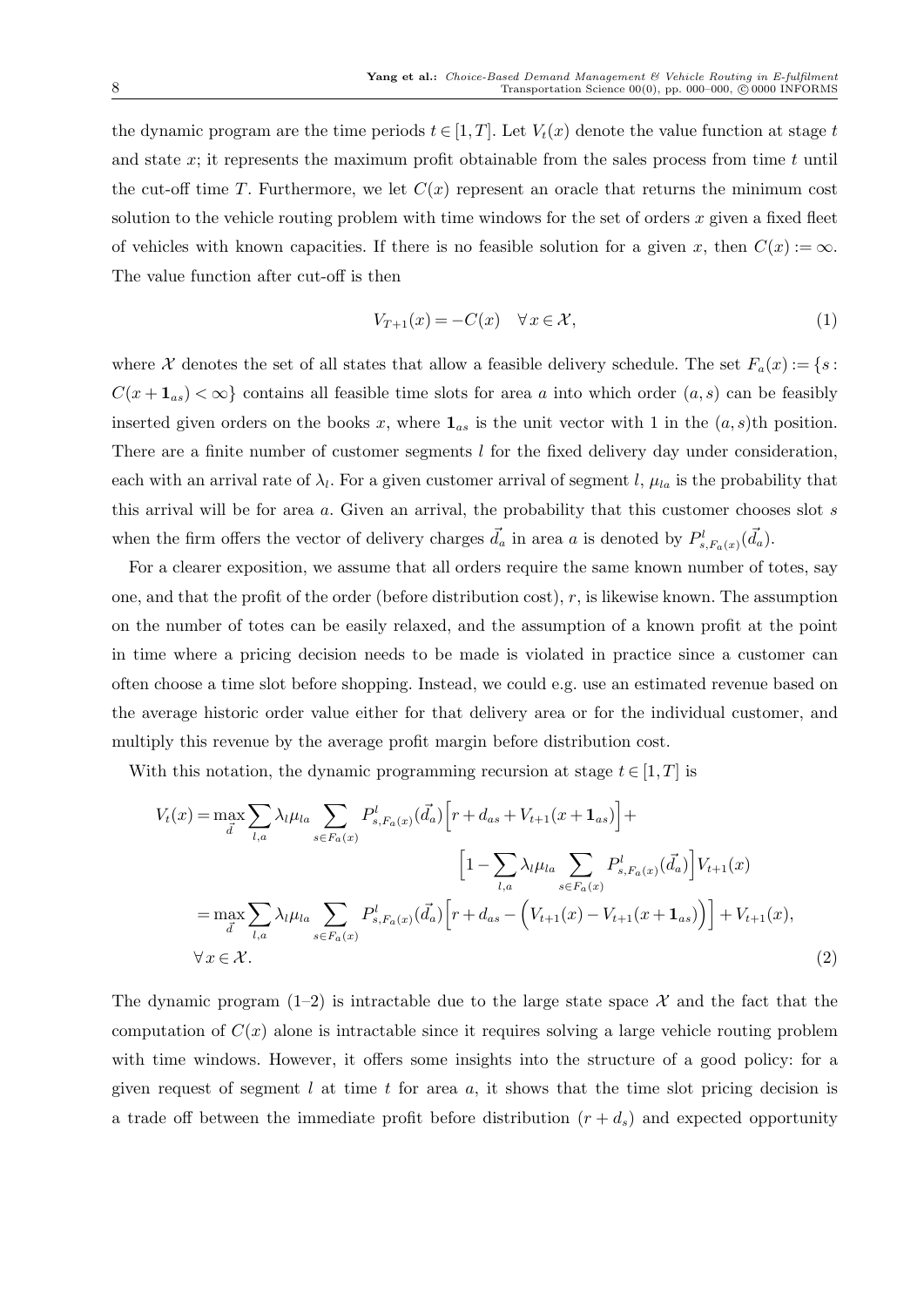cost  $(V_{t+1}(x) - V_{t+1}(x+\mathbf{1}_{as}))$  arising from collecting an order  $(a, s)$  at time t. Therefore, given the arrival of a segment l customer at area a, a policy of the form

$$
\vec{d}_a^* = \underset{\vec{d}_a}{\arg\max} \sum_{s \in F_a(x)} P_{s, F_a(x)}^l(\vec{d}_a) \left[ r + d_s - \mathcal{O}_{x \cdot t a s} \right],\tag{3}
$$

should perform well if the expression  $\mathcal{O}_{xtas}$  is close to the true opportunity cost  $(V_{t+1}(x)-V_{t+1}(x+))$  $(1_{as})$ ). In Section 5 we present an approximation of the opportunity cost in the form of order insertion cost estimates. In the following section, we discuss the demand model and how to estimate its parameters from real online shopping data.

## 4. Demand Model

This section is organized as follows: we first discuss the assumptions that we have to make in order to carry out the study in Section 4.1, and then characterize customer segmentation in Section 4.2. Estimation methodologies of the Poisson process and the MNL model are discussed in Section 4.3 and 4.4 respectively, each tested on artificial booking data with known parameters to evaluate their quality. Finally, we present statistics of the estimation process based on real booking data.

#### 4.1. Assumptions and Justifications

Our demand model is based on a number of assumptions:

• A customer can be identified when a delivery booking request is being made and the order size is known when the delivery time selection is made. Although in practice the latter might not be the case as the delivery selection is often required to be made before products are selected, e.g. at Tesco and Waitrose, we still can infer an expected revenue e.g. from past purchases of this customer; if the application is an e-grocer, it is likely that such estimates will be of good quality.

• Customer requests for a fixed delivery day arrive over time according to a time-dependent Poisson process. This arrival process is independent of time slot pricing and availability; we assume that this information is not known to the customer at this point. In practice, customers may be able to see the slot availabilities/pricing of several days. The assumption of choices being independent of alternative delivery days would hence be violated; however, both we and the partner firm felt that it is a reasonable assumption to make in order to obtain a choice model that can be calibrated in acceptable time. Removing the assumption of independence between delivery days would be an interesting feature for future research.

• We can observe both time slot selections and decisions not to choose any time slot on the fixed delivery day. This assumption is not restrictive in the home delivery business as orders are usually taken only over the company's own website where customers are required to identify themselves before being able to book a delivery. Moreover, we also assume that the firm records what time slot prices and availabilities were offered when a customer selects a delivery day, regardless of whether or not the customer subsequently chooses a time slot. This is indeed the case for our partner firm.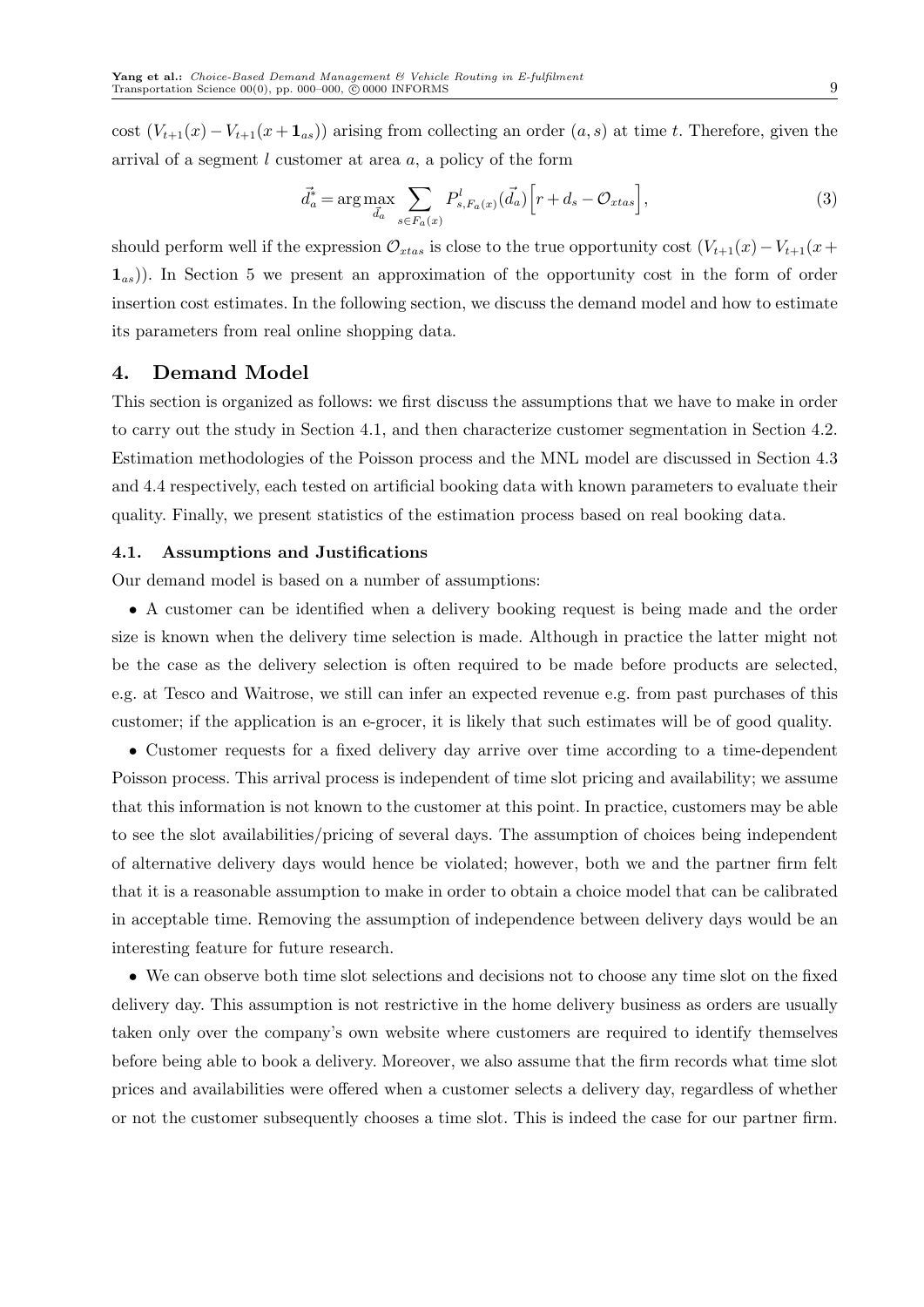• Given the arrival of a customer, the probability that he selects a specific time slot on a fixed delivery day is independent from the time in the booking horizon when the order is placed. Time dependence is only captured via the arrival process.

• Customers are myopic, i.e. they do not anticipate future pricing/availability decisions. This seems reasonable since most grocery orders are booked within only three days prior to delivery, and the charges are usually small relative to the order value. In fact, the companies usually impose a limit on delivery charges because of competition.

• We ignore cancelation and re-scheduling of orders. This assumption seemed not overly restrictive since our real-life data set showed that most deliveries are booked only shortly in advance and are therefore usually fulfilled as ordered.

#### 4.2. Customer Segments

The definition of customer segments is a major design decision for the choice model, since the demand model assumes that the choice behavior of all customers within a given segment is homogeneous. Remember that we assumed that customers only select time slots of a specific chosen day, rather than also choosing time slots among various delivery days. Hence, as far as the choice model is concerned, we can create customer segments as subsets of those customers who select a specific delivery day; however, we need to keep in mind that therefore a customer viewing delivery options on various delivery days will appear to the model as arrivals from several segments.

We investigated various definitions on the basis of a real data set from our industrial collaboration partner, ranging from aggregating all customers into a single group, to aggregation according to postcode or time slot preference. Eventually we chose to aggregate all customers into one segment for a fixed delivery day, and we assume that every customer considers all time slots on the fixed delivery day. The customer's decision is made based on availability and delivery charges. The nobooking option is always available and can either represent that the customer did not book at all, or that the customer chose to book delivery for a different day.

The reason for segmenting customers only by delivery day is that such a segmentation allows us to attribute each delivery request to exactly one segment and we also have sufficiently dense data available to calibrate a choice model for each segment. An intuitive alternative segmentation could be to include time preference for the delivery time slot, e.g. "Monday Morning", "Monday Afternoon" and "Monday Evening". However, this could result in two customers ordering simultaneously for the same post code area and for the same delivery day, having different prices and availabilities quoted since their estimated choice preferences (and hence estimated time slot selection probabilities) are likely to differ, which in turn impacts on the dynamic pricing optimization. Price discrimination based on characteristics of individual customers is regarded as unacceptable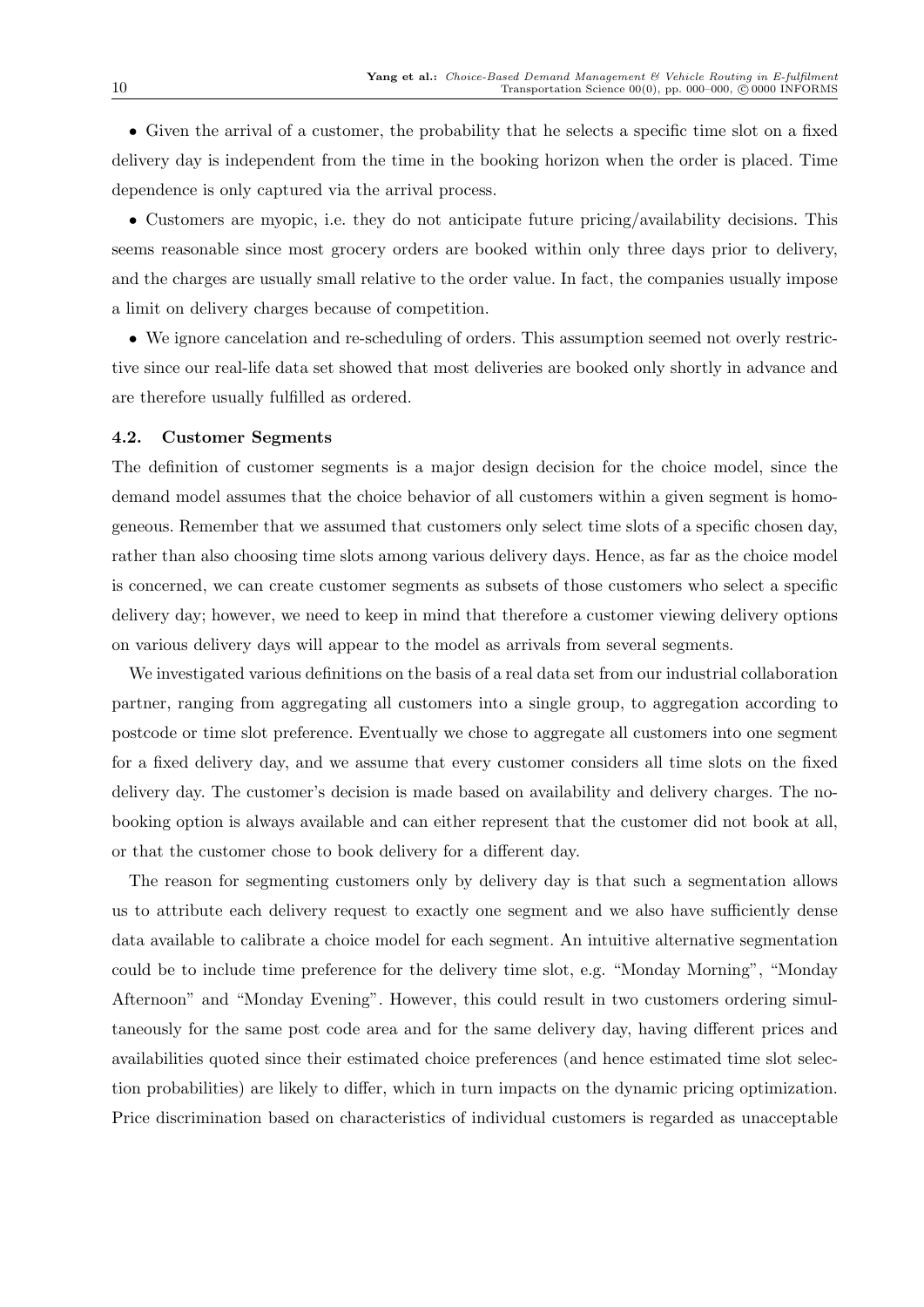by many customer, as e.g. Amazon experienced in 2000 when experimenting with customer-tailored DVD prices, see Ward (2000). Our partner firm accordingly rejected models that may result in different quotes in the same time slot, same location and same order value because of potential damage to their reputation. For the same reason, analysis of an individual customer is undesirable, even if sufficient data would be available for every customer.

#### 4.3. Customer Arrival Process

Given the definition of a customer segment, we need to model the arrival process for customers of a certain segment. A segment l arrival for delivery day d is defined as the event that a segment l customer selects delivery day d on the web site. Note that this does not imply that this customer books a time slot on this day; this arrival event takes place before any time slots are displayed, so the customer may book on a different day or not book at all. Therefore, there are no slot-specific arrival rates; slot-specific expected demand will be modeled in the next section with a multinomial logit choice model. As mentioned in the previous section, our model excludes cancelation or rescheduling of orders. Given real data that does include occurrences of customers re-scheduling arrivals, we accordingly only considered the final decision process on the day that led to the actual delivery (or no delivery booking at all); all potential other arrival events on previous days in the booking horizon were ignored in the estimation of the arrival intensity function.

Based on our knowledge of past booking histories, we intend to identify a partition of the booking horizon with arrival intensities that are constant within each time period, such that the arising cumulative intensity function is likely to be a good estimate of the (unknown) cumulative intensity function  $\Lambda_l(t) := \int_0^t \lambda_l(r) dr$  of the non-homogeneous continuous Poisson arrival process  $\lambda_l(t)$ . Note that although the arrival rate shall be constant for each time period by construction, the resulting estimated cumulative intensity function is still time-dependent since the length of time periods differs. Once an estimate of the cumulative intensity function has been found, we can use inversion to define time periods for specified expected arrivals. In particular, let us look at how to identify time periods in a way such that each time period has the same expected number of arrivals, and moreover such that the probability of more than one arrival in a given time period is smaller than a pre-specified value. The latter is not only required by the dynamic program  $(1-2)$ , but is also important for the estimation of the choice model parameters as described in the next section.

There are various parametric and non-parametric models that could be used to estimate this function; the following non-parametric procedure by Leemis (1991) seems appropriate for our purpose because it does not require arbitrary decisions from the modeler. Furthermore, linear interpolation allows inversion to be used to identify arrival times (otherwise there may be ties). Let  $(0, \tau]$  denote the booking horizon leading up to a specific cut-off day at time  $\tau$ . We refer to all data of arrivals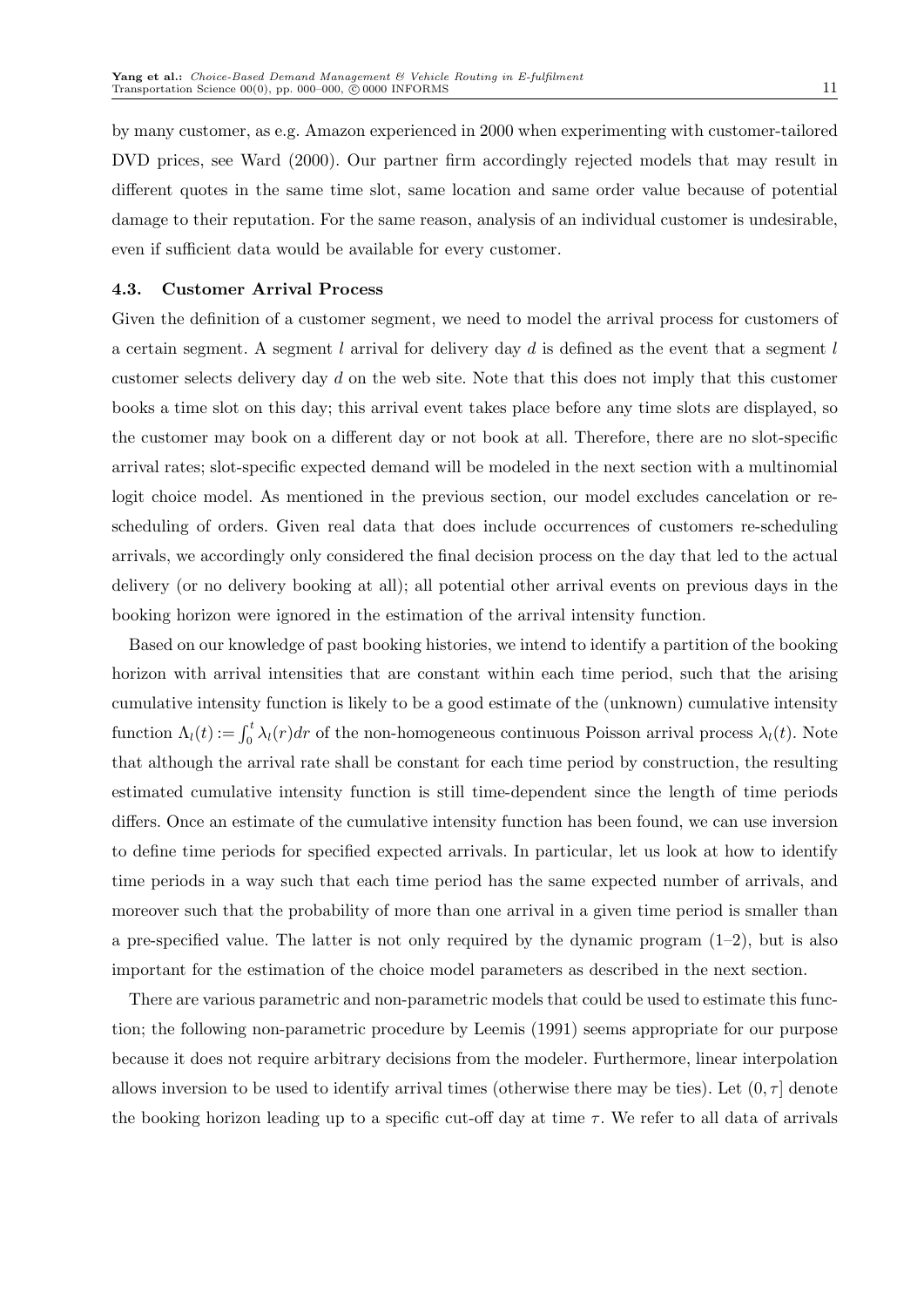

Figure 1 Nonparametric estimate of the cumulative arrival intensity function. *Note.* Example with  $H = 2$  histories, containing  $n_1 = 0$  and  $n_2 = 1$  observations, respectively.

and choice processes associated with a fixed segment over the entire booking horizon as booking histories. Assuming that each booking horizon leading up to e.g. a Monday is based on the same demand model, we use all available  $H$  booking histories in the arrival intensity estimation. This approach can be justified by the fact that the booking patterns for each weekday in our data were fairly stable, even bank holidays did not appear to dramatically change the booking pattern. In our data set, each booking horizon has a length of 22 days, and we have  $H = 26$  histories available. Leemis' estimator  $\bar{\Lambda}_l(t)$  is the piecewise linear function that is obtained by linear interpolation of the superposition of the historic arrival events: a very simple example is depicted in Figure 1. We refer to Leemis (1991) for details on the implementation of this method.

Having estimated the cumulative intensity function from the booking histories, we can now determine time periods with a uniform arrival intensity  $\lambda_l$  by specifying the desired number of time periods T. The time periods will typically have different lengths, reflecting the time-dependent arrival intensity. The arrival intensity  $\lambda_l$  is given by the total expected number of arrivals divided by the number of time periods:  $\lambda_l := \bar{\Lambda}_l(\tau)/T$ . This defines a uniform grid on the interval  $[0, \bar{\Lambda}_l(\tau)]$ with T subintervals of length  $\lambda_l$ . We can use the inverse of our estimate of the cumulative intensity function to define time periods  $(t_i, t_{i+1}]$  with  $t_i := \bar{\Lambda}_l^{-1}(i\lambda_l)$ ,  $i \in \{0, ..., T\}$ , that therefore have lengths such that the expected number of arrivals within each time period is equal to  $\lambda_l$ . Note that the inverse is well-defined since  $\bar{\Lambda}_l$  is monotone and piecewise linear. Again we refer to Leemis (1991) for details on the inverse.

To obtain time periods that are sufficiently small such that the probability of having more than one arrival is negligible, we can use a result by Cinlar (1975) for a Poisson process  $\lambda(t)$ : the probability  $P_{(a,b]}(X > 1)$  of more than one arrival in  $(a, b]$  is

$$
P_{(a,b]}(X>1) = 1 - \exp(-\int_a^b \lambda(t)dt)[1 + \int_a^b \lambda(t)dt].
$$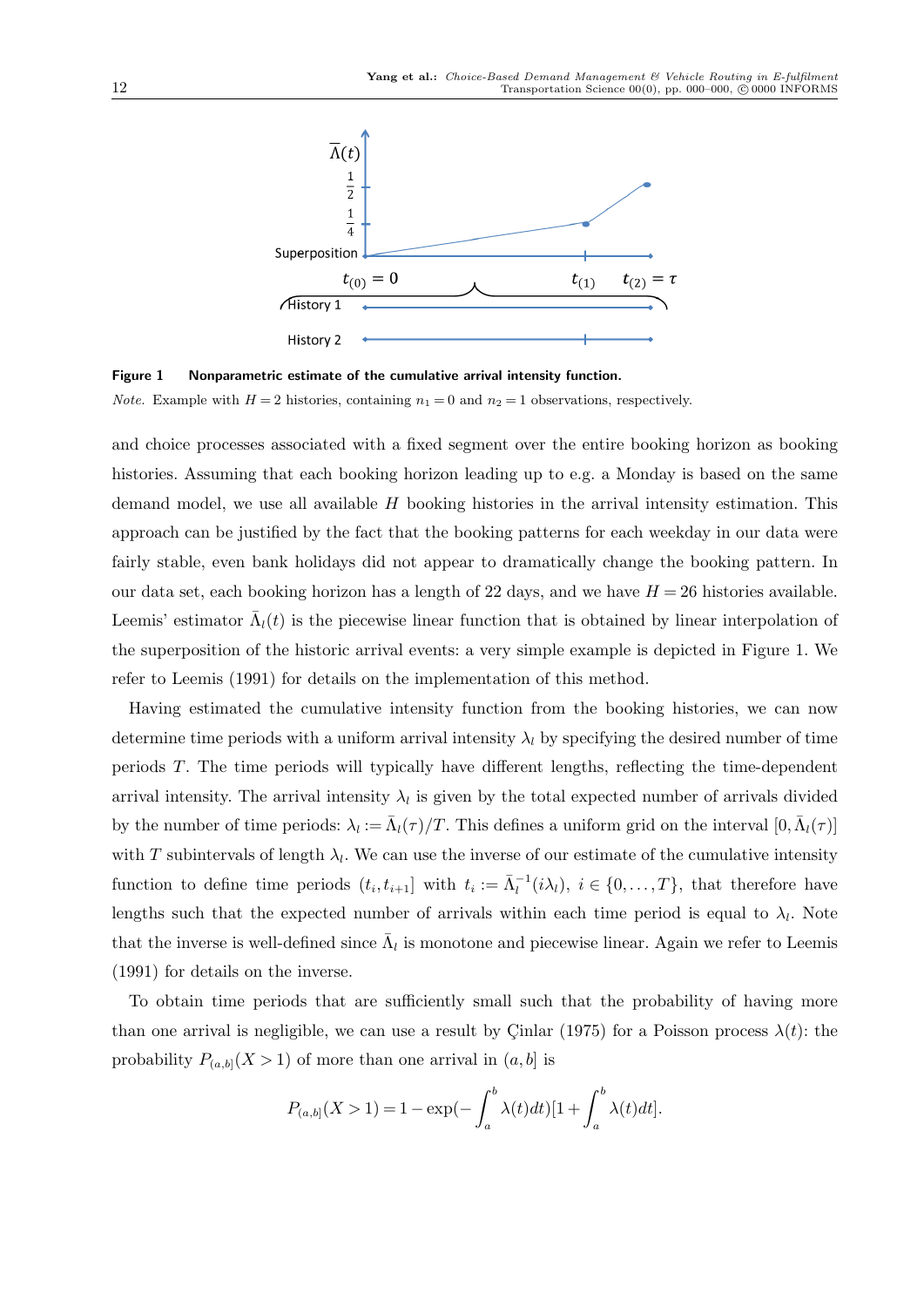We can approximate the integral terms using  $\int_a^b \lambda_l(t)dt \approx \bar{\Lambda}_l(b) - \bar{\Lambda}_l(a)$  in the formula for  $P_{(a,b]}(X > a)$ 1) above. Note that by construction  $\bar{\Lambda}_l(t_{i+1}) - \bar{\Lambda}_l(t_i) = \lambda_l$  for all  $i \in \{1, ..., T-1\}$ . Hence  $P_{(t_i,t_{i+1}]}(X>1) = 1 - \exp(-\lambda_i)(1+\lambda_i)$  for all i. This gives us a rule for selecting the number of time periods T: since  $\lambda_l := \bar{\Lambda}(\tau)/T$ , define T such that

$$
1 - \exp(-\frac{\bar{\Lambda}_l(\tau)}{T})(1 + \frac{\bar{\Lambda}_l(\tau)}{T}) \approx \zeta,
$$

where  $\zeta > 0$  represents the desired (approximate) probability of having more than one arrival per time period.

The choice of  $\zeta$  will need to take into account that very small  $\zeta$  will produce very small time periods, which in turn brings noise from the data into the estimated density function. On the other hand,  $\zeta$  should not be chosen too large since this would violate the assumption for the probability of having more than one arrival per time period, i.e.  $\zeta$ , being negligible. Based on a simulation study with arrivals that follow known arrival rates similar to those in real data, we found that  $\zeta = 0.2$  provided a good trade-off.

## 4.4. Multinomial Logit Choice Model

Let us consider the time slot selection process that follows the delivery day selection. More precisely, we need to estimate the choice probability of a customer from each segment for selection of any particular time slot, given their respective availability and incentive. Time slot availability is considered pre-determined by whether or not the firm can feasibly insert the current order in that time slot given the current delivery schedules based on all accepted orders to date. We elaborate on schedule and pricing optimization in §5.

For a fixed delivery day, there is a fixed number of  $S$  (potentially partly overlapping) time slots  $s \in \{1, \ldots, S\}$ ; we denote the delivery charge (or discount) for time slot s by  $d_s$ . Each customer of a segment  $l$  is assumed to consider all delivery time slots for the chosen day, and the customer's utility perception is homogeneous across the segment population in that he attributes a utility of  $U_s^l := u_s^l + \epsilon_s^l$  to time slot s. Customer behavior is assumed to follow an MNL model such that  $u_s^l$  is a known deterministic part that we can influence via the delivery charges, and  $\epsilon_s^l$  is an i.i.d. random variable that follows a Gumbel distribution with zero mean and variance  $\mu^2 \pi^2/6$  for  $\pi = 3.14...$ and  $\mu > 0$ . The deterministic part is assumed to be a linear function of the time slots' attributes, namely  $u_s^l := \beta_0^l + \beta_s^l + \beta_d^l d_s$ , where  $\beta_0^l$  is a base utility across all options,  $\beta_s^l$  is the utility attributed to the slot itself, and  $\beta_d^l$  is the sensitivity of utility to the delivery charge. Let  $u_0^l = 0$  denote the utility for the no-purchase option for segment l, normalized to zero. We can estimate  $\beta^{l}$  for each segment separately since we are able identify which segment a customer belongs to. We can assume that  $\mu = 1$  as this parameter is absorbed in the scaling of the vector  $\beta$ . For a given segment l arrival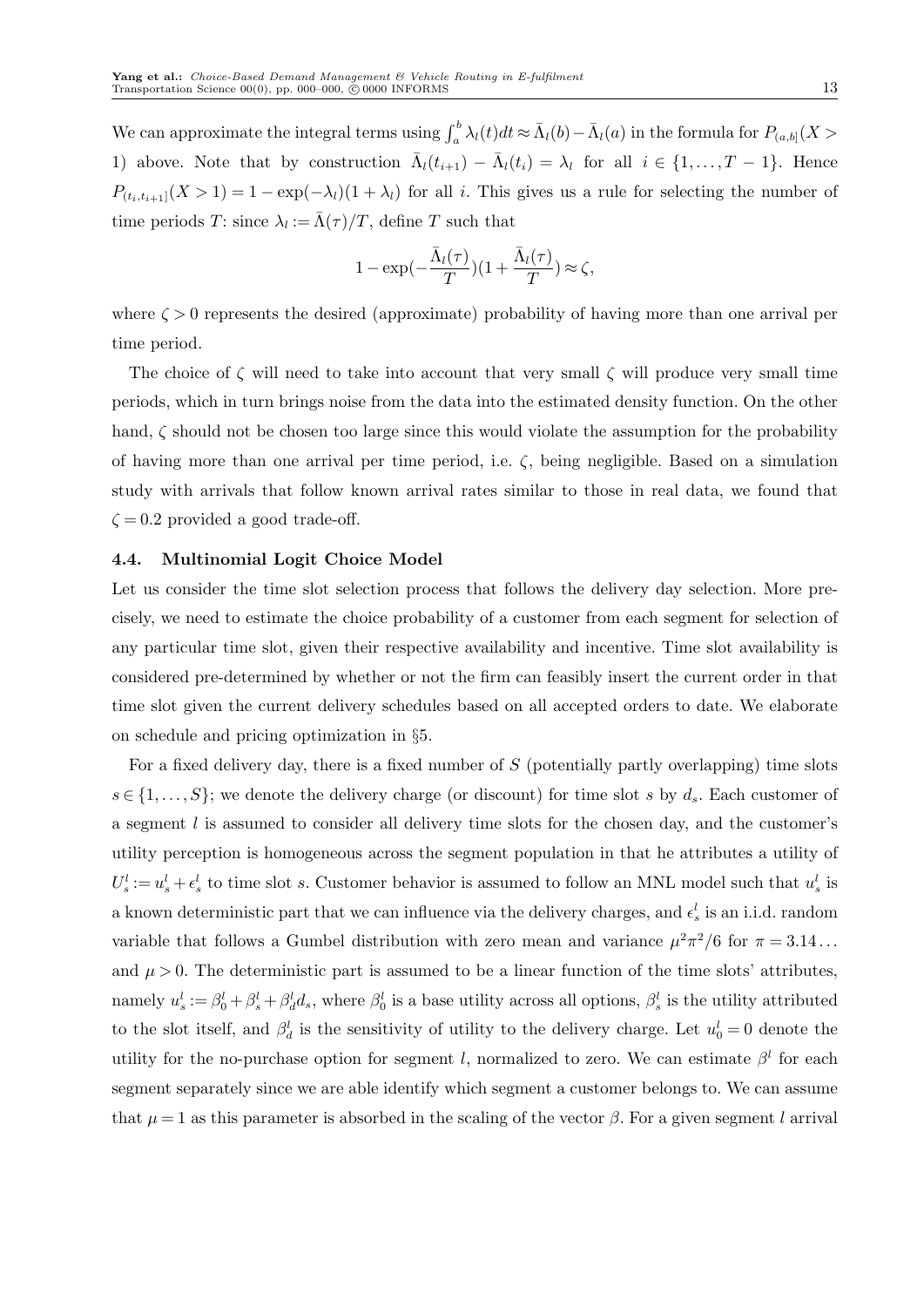in the booking horizon, we have given the set  $F \subset \{1,\ldots,S\}$  of feasible time slots that are available for selection.

Under the assumption that customers are utility maximizers, the probability that time slot  $s$  is chosen given that time slots  $s \in F$  are available at delivery charges  $\vec{d} := [d_s]_{s \in F}$ , can be shown to be the following:

$$
P_s^l(\vec{d}) = \frac{\exp\left(\beta_0^l + \beta_s^l + \beta_d^l d_s\right)}{\sum_{k \in F} \exp\left(\beta_0^l + \beta_k^l + \beta_d^l d_k\right) + 1},
$$

and the probability that no time slot for this delivery day is chosen is given by

$$
P_0^l(\vec{d}) = \frac{1}{\sum_{k \in F} \exp\left(\beta_0^l + \beta_k^l + \beta_d^l d_k\right) + 1}.
$$

We proceed with the estimation of the attribute sensitivity parameters  $\beta^{l}$  by maximizing the log-likelihood function with respect to  $\beta^l$ . Let  $\mathcal{P}_h$  denote the set of time periods in history h where a time slot was selected,  $\bar{\mathcal{P}}_h$  the set of time periods where there was a customer arrival but no time slot selection on the fixed delivery day,  $\bar{P}_h$  the set of time periods without arrivals,  $F_{ht}$  the set of feasible time slots offered at delivery charges  $\vec{d}_{ht}$  in history h and time period t, and  $s(h, t)$  the index of the time slot s that was chosen in history h in time period t. The data that we were given by the firm contains records of which delivery days customers looked at and on which one they booked delivery, if at all. Hence we can observe directly when customers look at the fixed delivery day but then choose not to book on this day, and all the sets  $\mathcal{P}_h$ ,  $\bar{\mathcal{P}}_h$  and  $\bar{\bar{\mathcal{P}}_h}$  are observable. This is a great advantage over e.g. airline data where  $\bar{\mathcal{P}}_h$  can typically not be observed, and thus one requires methods to estimate this set.

The complete log-likelihood function is given by

$$
\sum_{h} \sum_{t \in \mathcal{P}_h} \left[ \log \lambda_l + \beta_0^l + \beta_{s(h,t)}^l + \beta_d^l d_{s(h,t)} - \log \left( \sum_{k \in F_{ht}} \exp(\beta_0^l + \beta_k^l + \beta_d^l d_k) + 1 \right) \right] + \sum_{h} \sum_{t \in \mathcal{P}_h} (\log \lambda_l - \log \left( \sum_{k \in F_{ht}} \exp(\beta_0^l + \beta_k^l + \beta_d^l d_k) + 1) + \sum_{h} \sum_{t \in \mathcal{P}_h} \log(1 - \lambda_l).
$$

We discussed the estimation of the arrival rate  $\lambda_l$  for a segment l above; remember that we constructed the time grids for each segment in a way such that  $\lambda_l$  is the same for each time period. Note that the log-likelihood function is separable in  $\beta^l$  and  $\lambda_l$ , so that we only need to maximize:

$$
\mathcal{L}(\beta^l) = \sum_h \sum_{t \in \mathcal{P}_h} \left[ \beta_0^l + \beta_{s(h,t)}^l + \beta_d^l d_{s(h,t)} - \log(\sum_{k \in F_{ht}} \exp(\beta_0^l + \beta_k^l + \beta_d^l d_k) + 1) \right] + \sum_h \sum_{t \in \mathcal{P}_h} (-\log(\sum_{k \in F_{ht}} \exp(\beta_0^l + \beta_k^l + \beta_d^l d_k) + 1).
$$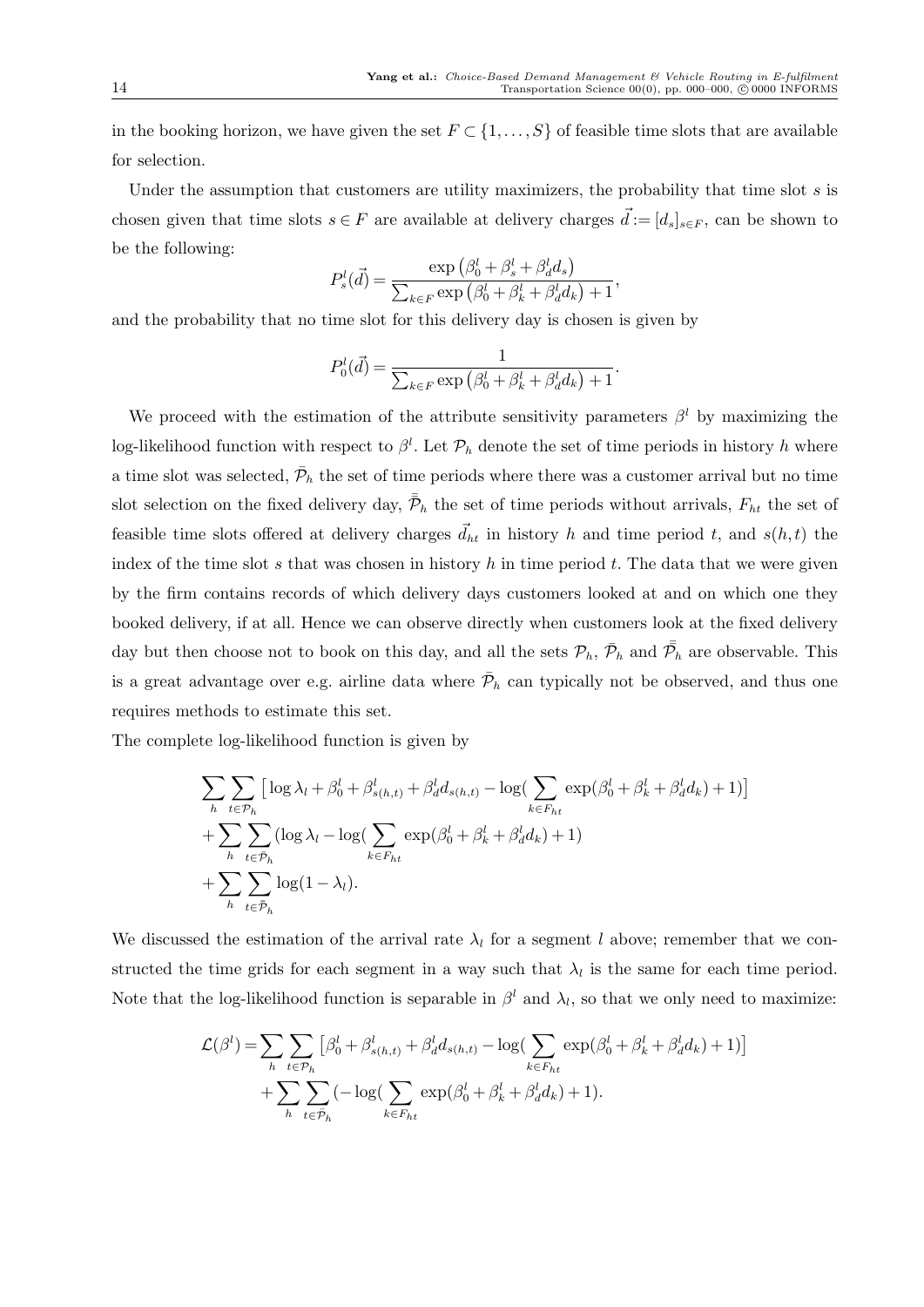Train (2003), p. 65, states that this function is concave, hence we can tackle it with standard nonlinear programming solvers to find the global maximizer. E.g., we can use Quasi-Newton methods; they only require the first-order derivatives but achieve superlinear convergence rates.

Example 1. We test our ability to recover the choice parameters depending on sample size and the associated required runtime in a simulation study. Again, in our choice of number of time slots, sensitivity parameters and range of sample choice observation we intend to be close to reallife data, so that the example provides a feel for how many samples are required for achieving a certain accuracy. We defined  $S = 27$  partly overlapping one hour time slots, each with a pre-defined sensitivity parameter  $\beta_s$ , specified the base parameter  $\beta_0$  and delivery charge sensitivity  $\beta_d$ . The estimation is done for each customer segment individually, hence we focus on a single segment in this simulation. We disregard the point in time when the booking is made in the simulation since we assume that the time slot choice behavior (given a selected delivery day) is independent from the time of booking.

To create the sample events, we generate randomly a set of available time slots by considering a time slot to be open with a probability of 0.7, and otherwise to be closed. Next, for each open time slot we sample a delivery charge from the discrete uniform distribution over three price points as reported in Table 7 in the appendix. Finally, the customer's decision is drawn from the probability distribution defined by the MNL model for the given  $\beta$  parameters over all available time slots and sampled price points. We repeat this process for sample sizes ranging from 20,000 to 160,000. Again, such sample sizes are realistic in the real-life application as we concluded from our real data set.

We use the attribute of time slot 23 with its associated sensitivity  $\beta_{23}$  as the reference variable since this attribute featured most frequently in the observed choice sets  $(>90\%)$ , re-define the  $\beta$  parameters (we refer to Vulcano et al. (2010) for details on this standard transformation) and attempt to recover the  $\beta$  parameters from the sampled observations using MATLAB R2012a to maximize the log-likelihood function. The maximization procedure used is fminunc in the largescale mode with user-supplied gradients, and the runtimes are based on solving it on an Intel Xeon CPU X5650 @ 2.67GHz system.

The results and original parameters are reported in Tables 8–11 in the Appendix. It is interesting to observe that for the large samples of 80,000 or 160,000 observations, most parameters can be recovered with great accuracy; particularly the price sensitivity  $\beta_d$  is recovered well. This is encouraging since our real data set features around 160,000 observations in the booking histories for any given weekday. We also report the quasi t-statistics, computed as the ratio between the estimated value of the parameter and the asymptotic standard error (ASE), which has the critical value of  $\pm 1.96$  at the 0.05 significance level (Newey and McFadden 1994). The result shows that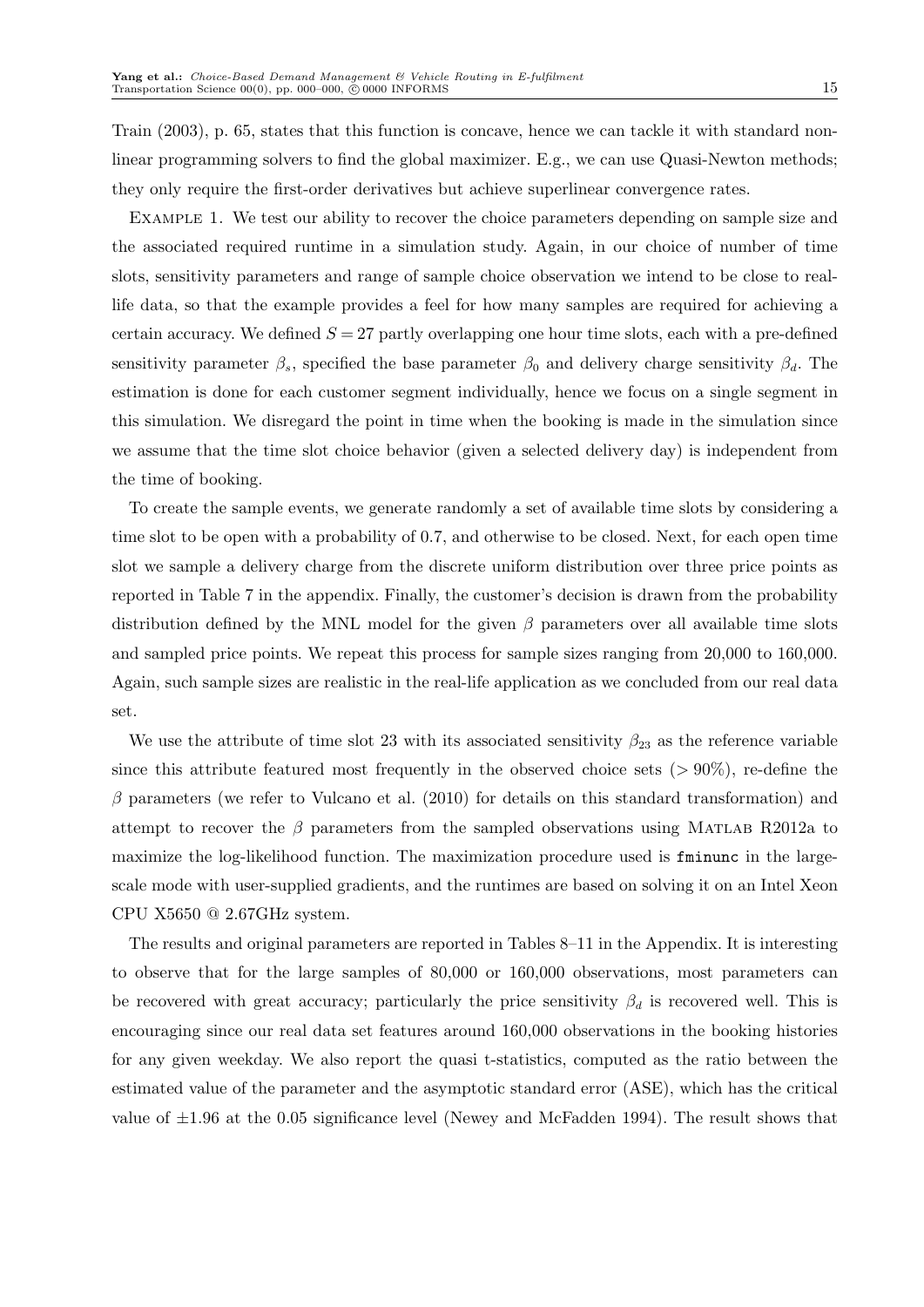| Table 2 |       | Runtime of MINL estimation procedure.               |
|---------|-------|-----------------------------------------------------|
|         |       | Sample Size Runtime (min) Average Difference $(\%)$ |
| 20,000  | 36.9  | 18                                                  |
| 40,000  | 69.6  | 13                                                  |
| 80,000  | 121.5 | 10                                                  |
| 160,000 | 226.5 |                                                     |

Table 2 Runtime of MNL estimation procedure.

Runtime in minutes and average percentage differences between true and recovered parameters for various sample sizes.

we can reject the null hypothesis that the true parameter value is zero (meaning that the decision maker is indifferent to this attribute) for all parameters for the 160,000 and 80,000 samples, and even for 40,000 observations there is only one case  $\beta_{10}$  where it cannot be rejected, and in this case the original  $\beta_{10}$  is indeed zero.

Runtime increases linearly with sample sizes as can be seen from Table 2; doubling the sample size increases runtime by a factor of approximately 1.8. The runtime seems to be acceptable given that this estimation process runs offline.

# 5. Dynamic Pricing Policies

The main issue at stake is the question of how to control the booking process so as to maximize the firm's profit; more precisely, how to control time slot booking incentives so as to influence the customers' expected booking decisions so that the final routing schedules are likely to be cost-effective, and to potentially earn auxiliary revenue from the delivery charges.

Under the premise that a time slot is made available for a given delivery request if and only if that order can be feasibly inserted into the current routing schedule, the only decision that we can make to control the booking process is the pricing of the time slots. As mentioned beforehand, we can also offer negative prices as incentives, which would then be discounts coming off the order's total value. We mean by the term "pricing policy" a decision rule used to decide on these incentives given a customer arrival for a particular delivery day.

The dynamic program (2) motivates an approximation  $\mathcal{O}_{x \alpha s}$  of the opportunity cost that not only depends on the cost of inserting an order in slot  $s$  for area  $a$  based on the orders  $x$  collected until time  $t$ , but also based on the *future* orders we expect to receive. This insight is reflected in our proposed so-called hindsight and foresight policies that we discuss in the following.

#### 5.1. Approximations to opportunity cost

By dynamic policy we mean a way of controlling delivery charges as we observe bookings over time. Examples in industry are Ocado and Tesco Groceries who appear to change individual time slot prices dynamically.

Before we can optimize pricing of time slots for a given order and given delivery day, we firstly need to check whether insertion of this order in any specific time slot allows a feasible schedule to be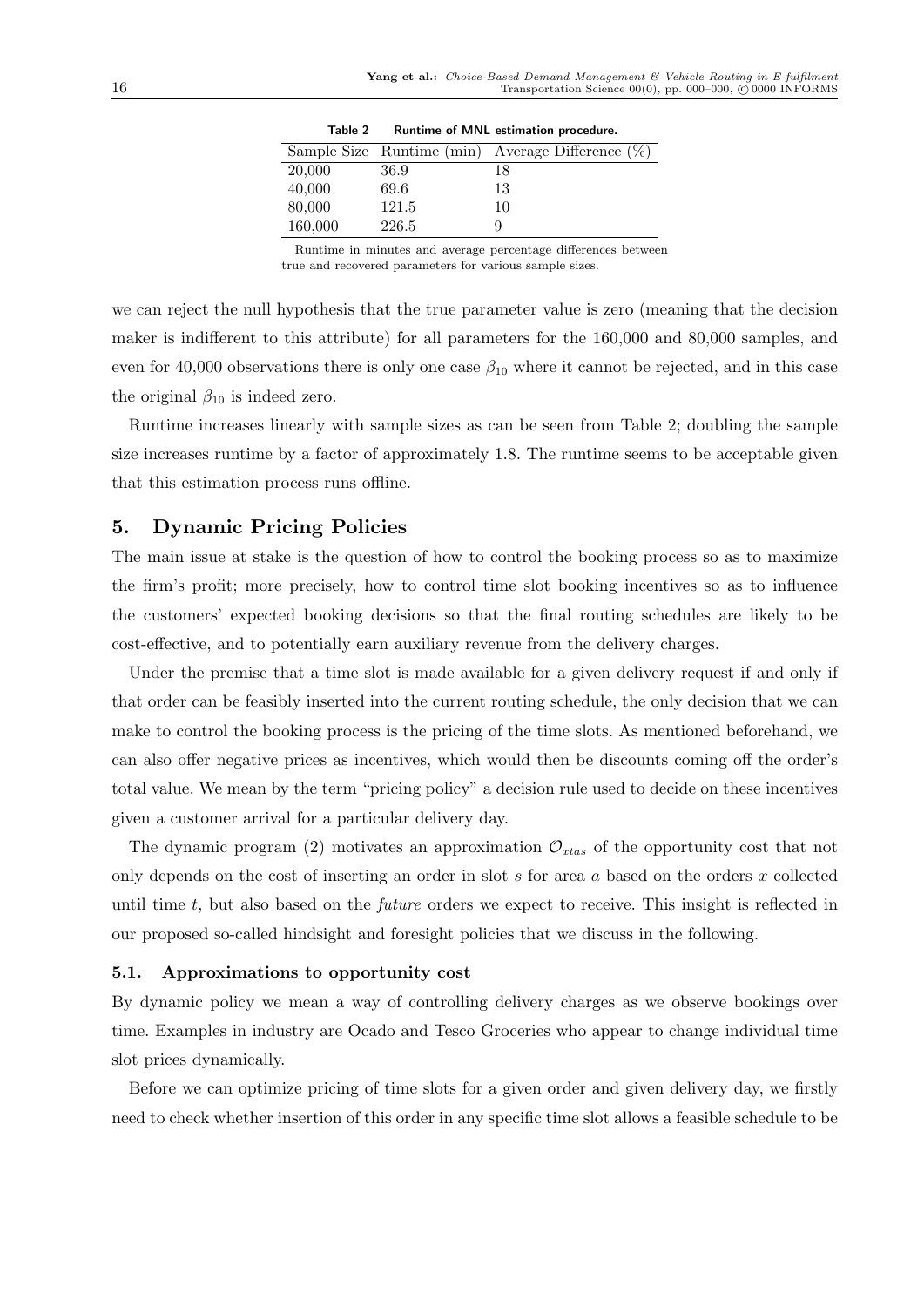built, and secondly what cost would be affiliated with inserting this order in each time slot (the socalled *insertion cost*). For a given set of accepted orders and a current order  $j^*$  under consideration, we use the following heuristic approach to check feasibility as described in Algorithm 1, which is loosely based on the approach chosen by Campbell and Savelsbergh (2006). We label the time required to drive from the location of order i to the location of the next order  $i+1$  by  $t_{i,i+1}$ . We maintain a pool of at most 10 schedules for the orders accepted so far. This includes the best schedule available when the last order arrived (empty at the outset), and the 9 others are randomly generated to increase the likelihood of finding feasible schedules. Naturally, the final schedule will differ significantly from a schedule built earlier in the booking process since it is constructed based on partial information on the accepted orders.

| <b>Algorithm 1</b> Procedure to find feasible schedules given a set of orders $U$ . |  |
|-------------------------------------------------------------------------------------|--|
|-------------------------------------------------------------------------------------|--|

Initialization: set of schedules  $\Sigma \leftarrow \{\text{best previous schedule}\}.$ 

for  $\sigma = 1:9$  do

Initialize candidate list of yet unscheduled orders, U, to contain all accepted orders to date. while  $U \neq \emptyset$  do

Pick an order  $j \in U$  at random, check feasibility of inserting it in schedule  $\sigma$  its time slot s (begin<sup>s</sup>, end<sup>s</sup>) between already inserted orders  $i-1$  and i by computing the earliest and latest insertion times  $e_j$  and  $l_j$ :

 $e_j = \max(e_{i-1} + \text{service time} + t_{i-1,j}, \text{begin}^s),$ 

 $l_j = \min(l_i - \text{service time} - t_{j,i}, \text{end}^s).$ 

The insertion is feasible if and only if  $e_j \leq l_j$ .

```
if Insertion is feasible then
```
Insert order j in schedule  $\sigma$ . Remove order j from candidate list U.

else

Record that schedule  $\sigma$  is infeasible. Break from the while loop.

end if

end while

If schedule  $\sigma$  is feasible, add it to the set  $\Sigma$ .

end for

The cost of inserting a given order into a time slot is computed by examining the cost of inserting the order into each schedule  $\sigma \in \Sigma$ , and selecting the cheapest as the insertion cost estimate. We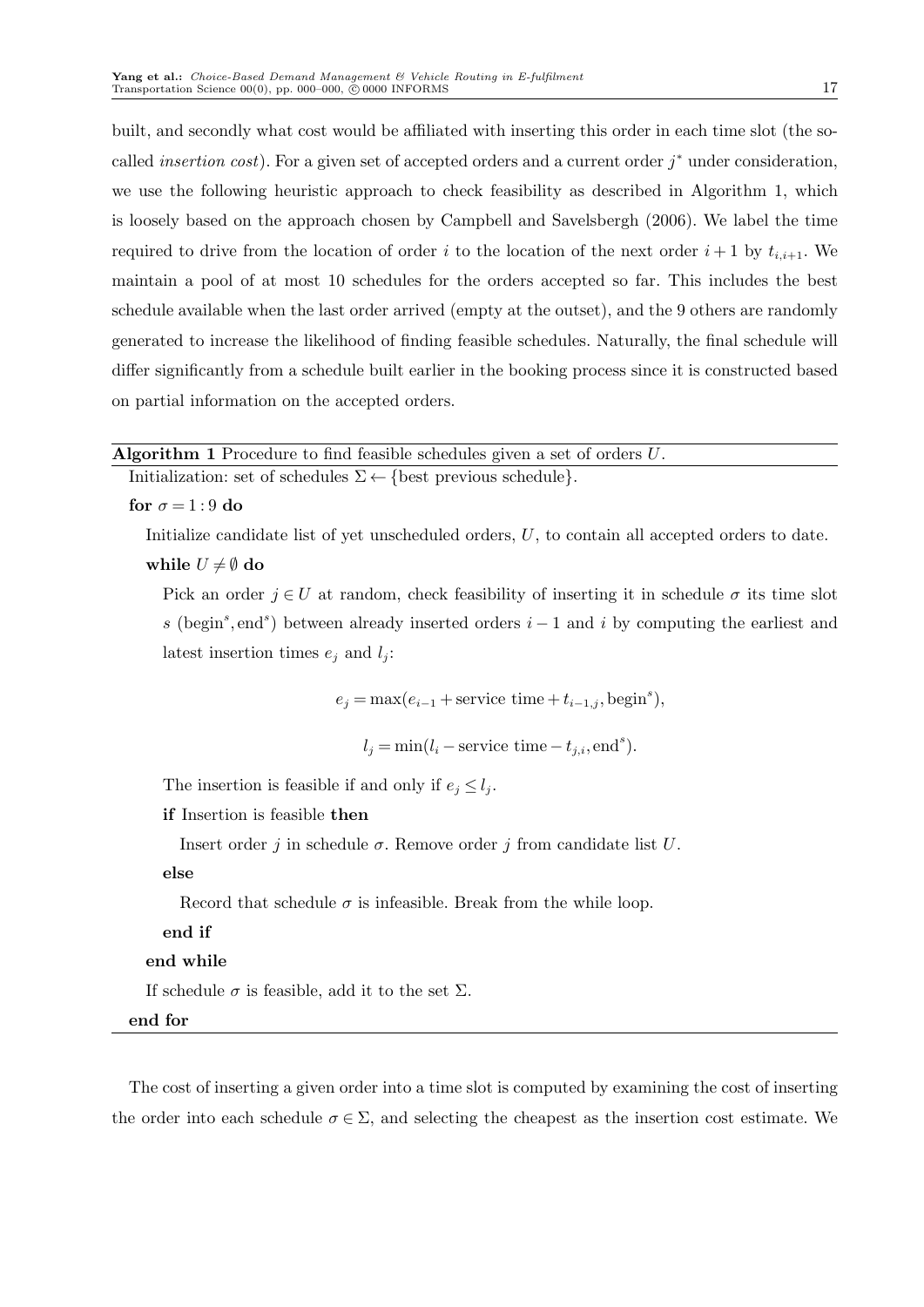calculate these cost estimates as a function of the distance traveled, so  $f(d_{i,i+1})$  represents the fuel cost for traveling the distance  $d_{i,i+1}$  from location of order i to that of the next order  $i+1$  on the route. We do not take the driver's salaries, vehicle maintenance or other costs into account. Under this assumption, the cost of inserting order j between an order  $i-1$  and another order i for a given schedule  $\sigma \in \Sigma$  can be calculated by

$$
C^s_{\sigma} \leftarrow f(d_{i-1,j}) + f(d_{j,i}) - f(d_{i-1,i}) + C(\sigma) - C^*,
$$

where  $C(\sigma)$  and  $C^*$  are the total delivery cost of schedule  $\sigma$  and of the cheapest schedule in  $\Sigma$ , respectively. The latter two terms need to be included in the calculation of  $C^s$  (as remarked by Campbell and Savelsbergh (2006)) because otherwise an order might be inserted in a schedule where  $f(d_{i-1,j}) + f(d_{j,i}) - f(d_{i-1,i})$  is small but that is otherwise very expensive. More details on how to define the cost function  $f(\cdot)$  are given in Section 6.3.

Campbell and Savelsbergh (2006) propose a dynamic pricing policy where the opportunity cost is approximated by an estimate of the cost of inserting the order into a given time slot for a given current order state x as seen in Algorithm 1. Recall that dynamic policies are likely to perform well if they are in the form of (3) with a good opportunity cost approximation, meaning that the impact of future expected deliveries should be taken into account as well when estimating the insertion cost. Otherwise, we might make potentially bad decisions very early in the booking horizon. Since Campbell and Savelsbergh (2006) emphasize that "the use of incentives can be critical even in the early stages of building a delivery schedule", it seems important to address this issue. To that end, we propose two approaches to constructing a decision policy based on our demand model: the Hindsight Policy and the Foresight Policy, thus labeled to reflect the omission/inclusion of information on the future demand in the optimization process.

5.1.1. Choice-based: Hindsight Policy At a given point in time during the booking horizon, the Hindsight Policy only takes the information into account that has been revealed in the sales process so far. It maintains a set of schedules only for the accepted orders and updates them once a new order is accepted. In other words, no information about future demand is included. These schedules are used to determine the increase in delivery cost when accepting a new order, but since no knowledge on future demand is taken into account, it does not tell us the cost of having potentially displaced a more valuable order arriving later. In this regard, the Hindsight Approach is similar to the method proposed by Campbell and Savelsbergh (2006) except that they use a simpler choice model where the reduction of the delivery charge for a particular time slot results in a linear increase of selection probability for this time slot and an equal reduction of selection probability across all alternative time slots.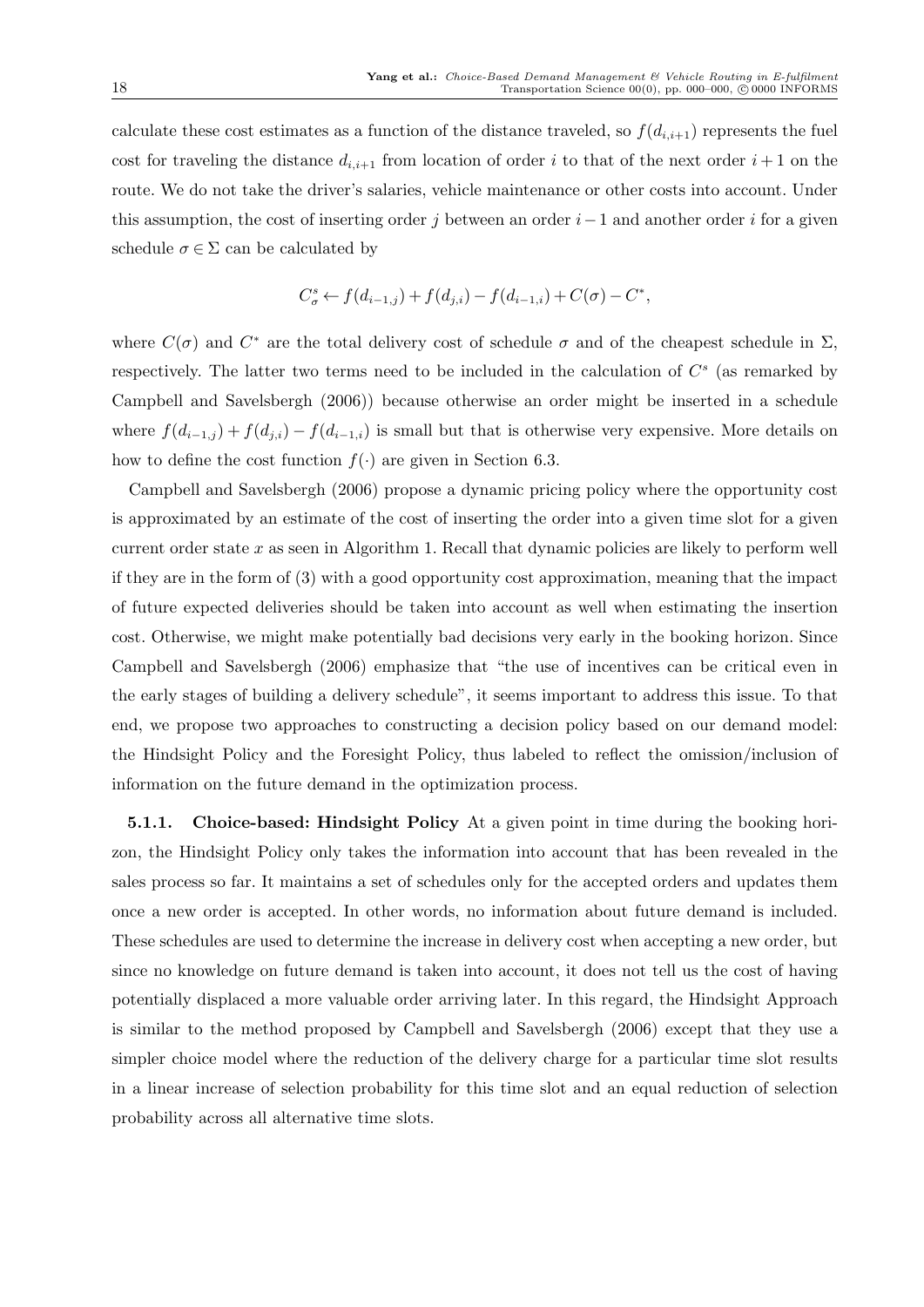As a rule, we make all time slots available that are feasible to the vehicle routing problem; this is motivated by the fact that our partner firm wants to serve customers as long as there is a feasible way of doing so; customer retention is very important in this line of business. The main purpose of a delivery charge is to incentivize customers to choose time slots that allow cheaper delivery schedules and to secure high-value orders.

The lowest insertion costs  $C<sup>s</sup>$  need to be computed for each time slot  $s$  since they are required in the subsequent optimization of delivery charges. Every time that an order  $(a, s)$  for a delivery to area a and in time slot s arrives we compute the lowest insertion costs for all time slots, and then carry out the pricing optimization. We maximize the immediate profit from  $(a, s)$  by deciding on the vector  $\vec{d} \in \mathbb{R}^S$ , where S is the number of time slots. Depending on the sign of the decision variable  $d_s$ , it represents a delivery charge or a discount to be deducted from the order value. The online decision problem that we need to solve is

$$
\max \sum_{\substack{s \in F_a(x) \\ \vec{d}_a \in \mathbb{R}^S,}} (r + d_s - C^s) P_{s, F_a(x)}^l(\vec{d})
$$
\n
$$
(4)
$$

where  $F_a(x)$  denotes the set of feasible time slots in area a for given set of accepted orders x (determined by the routing schedule optimization).

The problem (4) is not quasi-concave in price as shown by Hanson and Martin (1996), but Dong et al. (2009) show that the problem is concave in the purchase probabilities. We apply their result to (4) in what follows, where we omit the segment index for the sake of a clearer presentation. Note that it follows from the MNL model that

$$
\frac{P_s(\vec{d})}{P_0(\vec{d})} = \exp(\beta_0 + \beta_d d_s + \beta_s) \quad \forall s;
$$

remember that the utility of the no-selection option  $u_0$  is normalized to zero. It follows that

$$
d_s = -\frac{1}{\beta_d} (\beta_0 + \beta_s + \ln P_0 - \ln P_s) \quad \forall s,
$$

where  $\vec{P} = [P_0, P_1, \ldots, P_S]$  is the vector of selection probabilities for the walk-away option and each time slot option, and  $\sum_{s=0}^{S} P_s = 1$ . Substituting this into (4) results in the following concave optimization problem (assuming  $\beta_d < 0$ ):

$$
\max \sum_{s \in F_a(x)} \left[ -\frac{1}{\beta_d} (\beta_0 + \beta_s + \ln P_0 - \ln P_s) + r - C^s \right] P_s
$$
  

$$
\sum_{s=0}^S P_s = 1
$$
  

$$
\vec{P} \in [0, 1]^{S+1}.
$$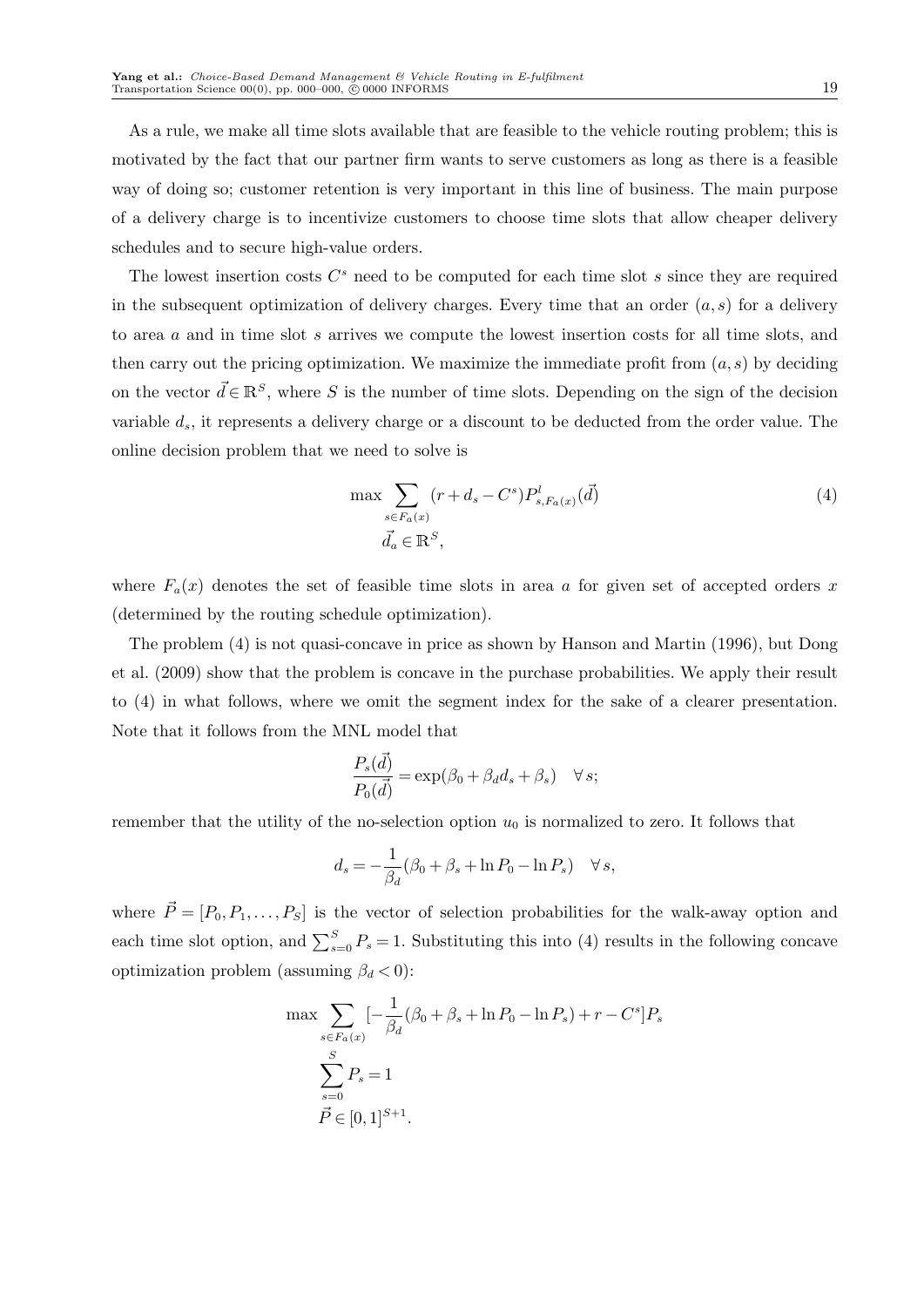THEOREM 1. The optimal solution to  $(4)$  is given by

$$
d_s^* = C^s - r - \frac{m}{\beta_d} \quad \forall \, s \in F_a(x),
$$

where m is the unique solution of

$$
(m-1)\exp(m) = \sum_{s \in F_a(x)} \exp(\beta_0 + \beta_s + \beta_d(C^s - r)).
$$
\n(5)

Proof. Theorem 1 in Dong et al. (2009).

Therefore, we can solve the online pricing problem efficiently by e.g. using a standard Newton root search to find m in (5). We restrict the incentive range in our numerical study to  $[-10, 10]$ , i.e. if  $d_s^*$  is outside this interval, we project  $d_s^*$  onto the interval's boundary. The choice of this interval is motivated by the fact that delivery charges of our industry partner are always less than £10, and promotional discounts on the order of about £10 are sometimes given e.g. to new customers. Upper and lower limits should be specified to avoid occasional very large charges or discounts that could not realistically be offered since customers will likely not accept large variations as fair pricing.

5.1.2. Choice-based: Foresight Policy A shortcoming of the previous approach is the implicit assumption that the insertion cost estimates are good approximations of the true opportunity costs of accepting orders. This assumption is questionable particularly in the beginning of the booking horizon because the estimation only takes observed orders into account. The Foresight Policy attempts to improve on that by creating and maintaining two pools of schedules  $\Sigma_H$  and  $\Sigma_F$ , one for the accepted-to-date orders only, and the other consisting of the most recent ten final schedules for the same delivery weekday. When a new order arrives, we attempt to insert it into each schedule in each of the two pools so as to obtain insertion cost estimates. For the pool  $\Sigma_H$  we compute the insertion cost  $C_H^s$  for each time slot s as described in the previous section.

For the pool  $\Sigma_F$ , we try to insert the new order into every schedule. If it is feasible to insert the new order, then we keep the corresponding insertion cost, otherwise we set the insertion cost to a big value (say £10). We define the foresight insertion cost estimate  $C_F^s$  as the average of all the insertion costs over the schedules in  $\Sigma_F$ . If the new order appeared regularly in those histories, the foresight insertion cost would be zero for those slots in which it had been delivered. On the other hand, for some very popular time slots which are highly likely to be full in those schedule histories, the foresight insertion cost will be fairly high.

The final insertion cost is estimated as a linear combination of  $C_H^s$  and  $C_F^s$ . For orders arriving early in the booking horizon, the foresight insertion cost is likely to be a good estimate, whereas for the late arrivals the hindsight insertion cost is more accurate. Hence we increase the weight  $w_i$ of  $C_H^s$  continually as orders come in by defining  $w_j := j/J$ , assuming that we have accepted  $j-1$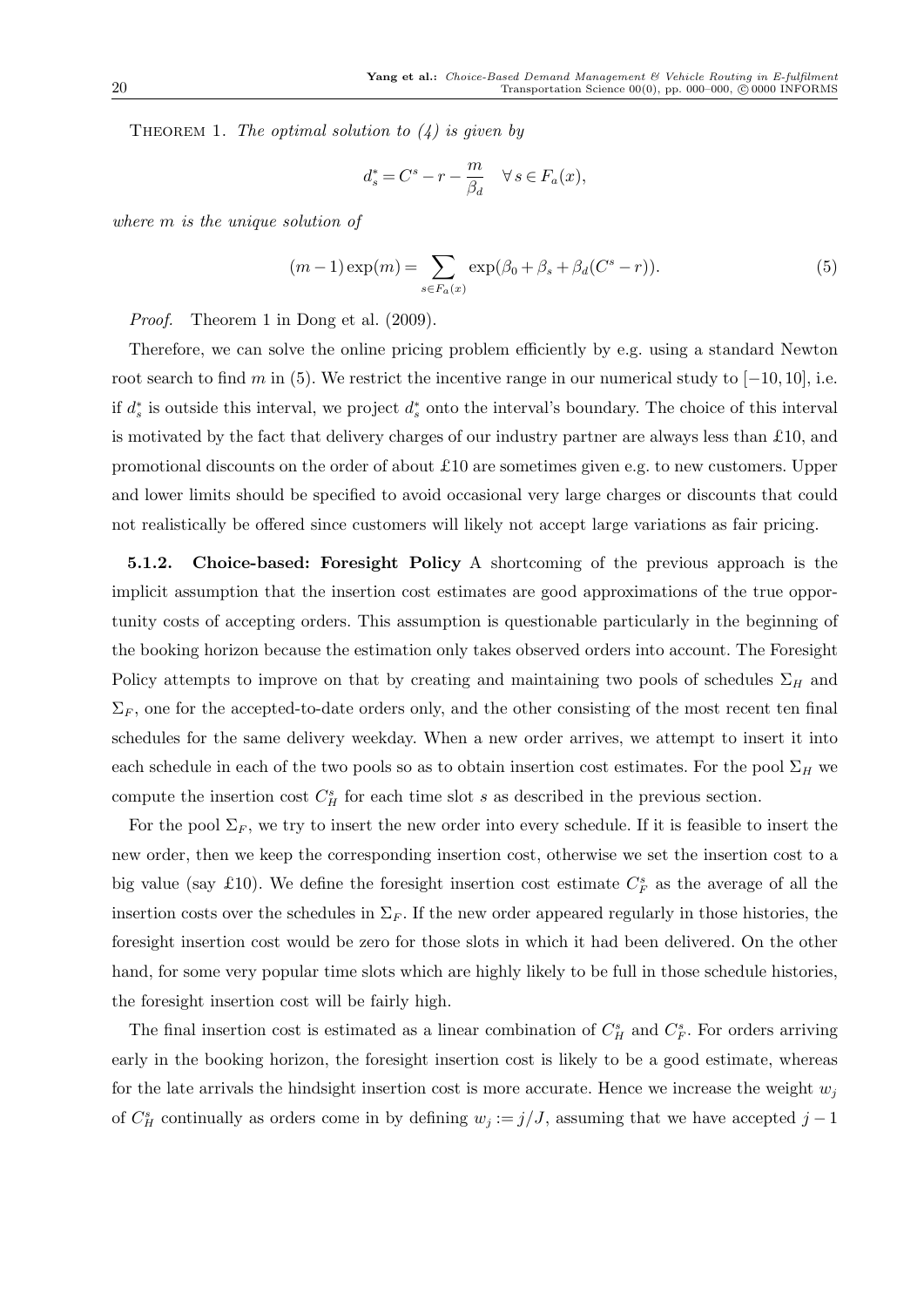orders so far, and defining J as the maximum expected number of bookings over the entire booking horizon. Thus the insertion cost for the jth order and time slot s is defined by

$$
C_j^s = w_j C_H^s + (1 - w_j) C_F^s.
$$

We solve the pricing problem (4) with these new insertion cost estimates using Theorem 1 as before.

# 6. Numerical Results: Real Booking Data

To test our demand estimation methodology as well as the dynamic policies, we apply them to the data set of our industrial collaboration partner. In this section, we first describe the data set

#### 6.1. Description of the Data

We obtained anonymized booking data from a major e-grocer in the United Kingdom, ranging over 6 months from beginning of June to the end of November 2011. All bookings were made over the firm's website, and the customers had to be registered and logged into their account when booking a delivery time slot. A delivery could be booked up to 22 days in advance, though most bookings occurred within three days to the delivery day. For a given weekday, say Monday, we have 26 booking histories over the entire corresponding booking horizon available.

All deliveries were served by a single depot. The firm collects relevant data via their website: customer arrivals are recorded with customer number, order number, arrival time, advisory period and delivery day selected for order (if any). This arrival event is linked with detailed offer set information including when which slots were offered at which price, and which (if any) slot was selected by the customer. Finally, relevant order details included order number, postcode, customer number, total number of totes, and delivery day and slot. All these entries are linked via system event numbers. Our data does not include the revenue of any orders though the firm does record this as well. We excluded cancelation and re-scheduling from our analysis.

#### 6.2. Demand Estimation from E-Grocer Data

Example 2. We explain how we define a customer arrival using the example of a real booking record for a specific order. All required information can be obtained if the firm sells over its own web site, and it is available in our real-world data set. More specifically, our data contains the socalled AdviseStart and AdviseEnd dates that represent the span of delivery days that the customer looked at. If the customer selects a time slot, it is recorded in the Selected column. The firm allows customers to change their selection both within the current session as well as later on up to a certain cut-off time. Consider the data extract in Table 3: this is one customer who re-scheduled repeatedly the delivery time slot for the same order and eventually settled for the first of June.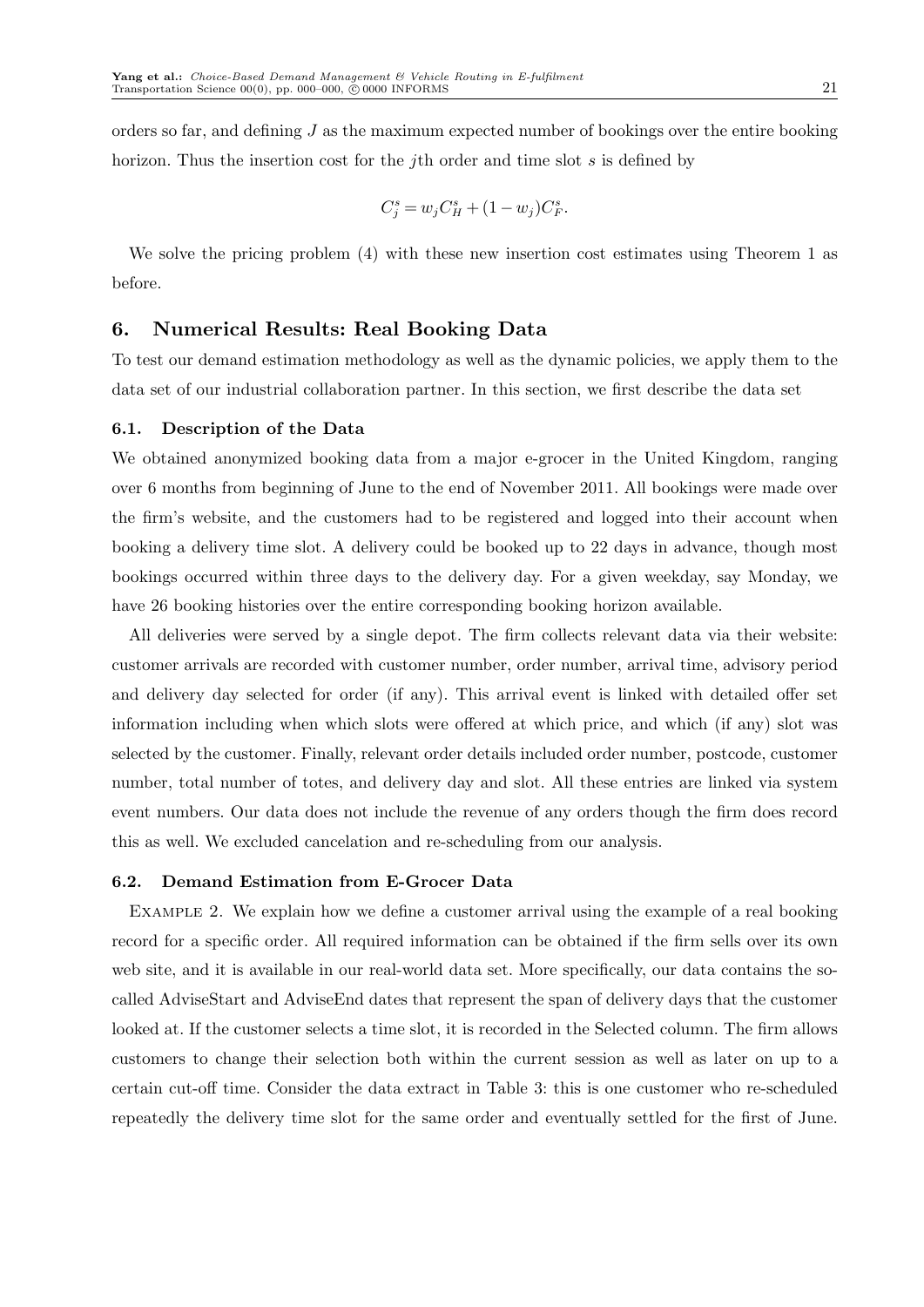| AdviseStart | AdviseEnd  | Selected                     | Creation               |
|-------------|------------|------------------------------|------------------------|
| 15/05/2011  | 17/05/2011 |                              | $14/05/2011$ , $20:52$ |
| 22/05/2011  | 23/05/2011 |                              | $14/05/2011$ , $20:52$ |
| 24/05/2011  | 25/05/2011 | $24/05/2011$ , $22:00-23:00$ | $14/05/2011$ , 20:53   |
| 26/05/2011  | 27/05/2011 |                              | $14/05/2011$ , 20:53   |
| 15/05/2011  | 17/05/2011 |                              | $14/05/2011$ , 20:55   |
| 24/05/2011  | 25/05/2011 | $25/05/2011$ , $22:00-23:00$ | $14/05/2011$ , 20:55   |
| 25/05/2011  | 27/05/2011 |                              | 24/05/2011, 14:12      |
| 01/06/2011  | 02/06/2011 | $02/06/2011$ , $22:00-23:00$ | $24/05/2011$ , 14:12   |
| 26/05/2011  | 28/05/2011 |                              | $25/05/2011$ , 14:01   |
| 31/05/2011  | 01/06/2011 | $01/06/2011$ , $22:00-23:00$ | $25/05/2011$ , 14:02   |

Table 3 Data Sample.

Data extract for a specific order by a specific customer who re-schedules the delivery time slot several times.

| Table 4<br><b>Estimation results.</b>                          |       |       |       |       |       |       |  |
|----------------------------------------------------------------|-------|-------|-------|-------|-------|-------|--|
|                                                                | Mon   | Tue   | Wed   | Thu   | Fri   | Sat   |  |
| Total arrivals 149,803 150,249 173,087 163,991 165,771 150,836 |       |       |       |       |       |       |  |
| T                                                              | 6.990 | 7.010 | 8.076 | 7.651 | 7.734 | 7.038 |  |
|                                                                | 0.824 | 0.824 | 0.824 | 0.824 | 0.824 | 0.824 |  |

Arrival rates and time grids based on the e-grocer data set using  $\zeta = 0.2$ . "Total arrivals" contains all arrivals over all 26 booking histories.

How should we count arrivals here for the delivery day 26 May, say? This date appears three times in the booking history within the advisory period, but as we ignore re-scheduling in our model, we only look at the decision process that occurred on the final creation day 25/05/2011. On that day, the customer considers delivery on  $26-28$  May, 31 May and 1 June. Therefore, for each of these days we would record an arrival for the corresponding segment; in particular, for 26 May we record an arrival occurring at 14:01 on 25/05/2011. Note that this is a rather unusual example since the vast majority of customers do not re-schedule their slot.

According to this definition of customer arrivals, there are around 6,000 to 7,000 arrivals in each booking history for a given weekday. We chose the probability of having more than one arrival per time periods as  $\zeta = 0.2$ , which corresponds to an arrival rate of  $\lambda_l \approx 0.824$ . The number of time periods that achieve this rate are reported in Table 4.

Based on these time grids, we estimated the MNL parameters from the data. The  $\beta$  parameters for Monday deliveries are reported in Table 5. There are 27 (overlapping) time slots, and we chose time slot 23 as the reference point so that the parameter is eliminated. Based on the quasi t-statistics we can reject the null hypothesis that the true parameter value is zero for each parameter. When comparing time slot preference parameters with the price preference parameter  $\beta_p$ , we remark that there is a difference in scale since  $x_s$  is on a scale from 0 to 1, whereas the prices in the data ranged from £0 to £7. Based on the t-statistics, we can again reject the null hypothesis that the true parameter value is zero for all parameters.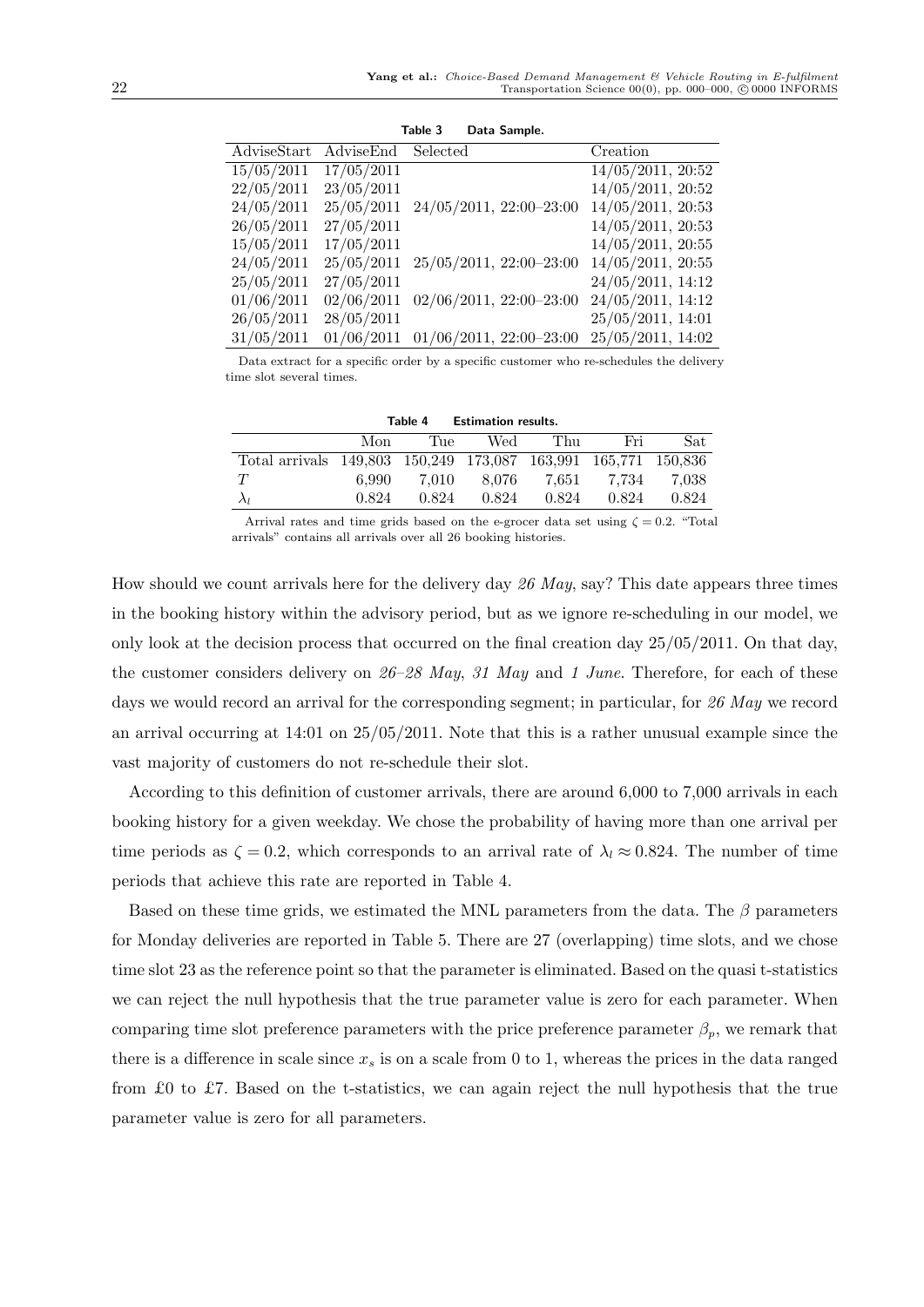| saics uata.    |                    |            |             |  |  |  |
|----------------|--------------------|------------|-------------|--|--|--|
| Slot ID        | Monday Delivery    |            |             |  |  |  |
|                | $\overline{\beta}$ | <b>ASE</b> | t-stat      |  |  |  |
| $\mathbf 1$    | $-0.8230$          | 0.0955     | $-8.6178$   |  |  |  |
| $\overline{2}$ | $-0.7436$          | 0.0596     | $-12.4765$  |  |  |  |
| 3              | $-0.5746$          | 0.0509     | $-11.2888$  |  |  |  |
| $\overline{4}$ | $-0.3181$          | 0.0415     | $-7.6651$   |  |  |  |
| $\overline{5}$ | 0.1529             | 0.0034     | 44.9706     |  |  |  |
| 6              | 0.1897             | 0.0319     | 5.9467      |  |  |  |
| $\overline{7}$ | 0.7656             | 0.0264     | 29.0000     |  |  |  |
| 8              | 0.9941             | 0.0237     | 41.9451     |  |  |  |
| 9              | 0.4561             | 0.0255     | 17.8863     |  |  |  |
| 10             | 0.9091             | 0.0226     | 40.2257     |  |  |  |
| 11             | 0.1340             | 0.0272     | 4.9265      |  |  |  |
| 12             | $-0.2514$          | 0.0341     | $-7.3724$   |  |  |  |
| 13             | $-1.2908$          | 0.0522     | $-24.7280$  |  |  |  |
| 14             | $-0.3500$          | 0.0317     | $-11.0410$  |  |  |  |
| 15             | $-0.6213$          | 0.0341     | $-18.2199$  |  |  |  |
| 16             | $-0.3435$          | 0.0308     | $-11.1526$  |  |  |  |
| 17             | $-0.5251$          | 0.0326     | $-16.1074$  |  |  |  |
| 18             | $-0.1118$          | 0.0291     | $-3.8419$   |  |  |  |
| 19             | $-0.5093$          | 0.0330     | $-15.4333$  |  |  |  |
| 20             | 0.2316             | 0.0263     | 8.8061      |  |  |  |
| 21             | $-0.2854$          | 0.0293     | $-9.7406$   |  |  |  |
| 22             | $-0.3950$          | 0.0296     | $-13.3446$  |  |  |  |
| 23             | 0.0000             | n/a        | n/a         |  |  |  |
| 24             | 0.6395             | 0.0227     | 28.1718     |  |  |  |
| 25             | $-1.1516$          | 0.0374     | $-30.7914$  |  |  |  |
| 26             | 0.3912             | 0.0255     | 15.3412     |  |  |  |
| 27             | $-1.1656$          | 0.0428     | -27.2336    |  |  |  |
| $\beta_0$      | $-2.8618$          | 0.0222     | $-128.9099$ |  |  |  |
| $\beta_d$      | $-0.0880$          | 0.0033     | $-26.6788$  |  |  |  |

Table 5 MNL parameters estimated from real sales data.

ASE: asymptotic standard error.

## 6.3. Evaluation of Policies

As a benchmark that represents industry practice of various online grocers, we use two static price policies that do not require any optimization at all:

• Single static price: we simply define a fixed delivery charge across all time slots and all delivery areas. For example, Boots (pharmacy-led health and beauty company) charges £3.95 for a named weekday up to 14 days in advance. In general, the delivery charges are often around £3 to £5, so we experiment with fixed prices at £3, £4 and £5.

• Order-value-based static price: we define a fixed delivery charge depending on the order volume, namely £3 for delivery of groceries worth £50 or more, and £5 charge for smaller orders (this also corresponds to current industry practice, e.g. Waitrose).

We test the performance of the various pricing policies with regard to profit in simulations based on the real data provided by our industry partner. We simulate customer arrivals according to the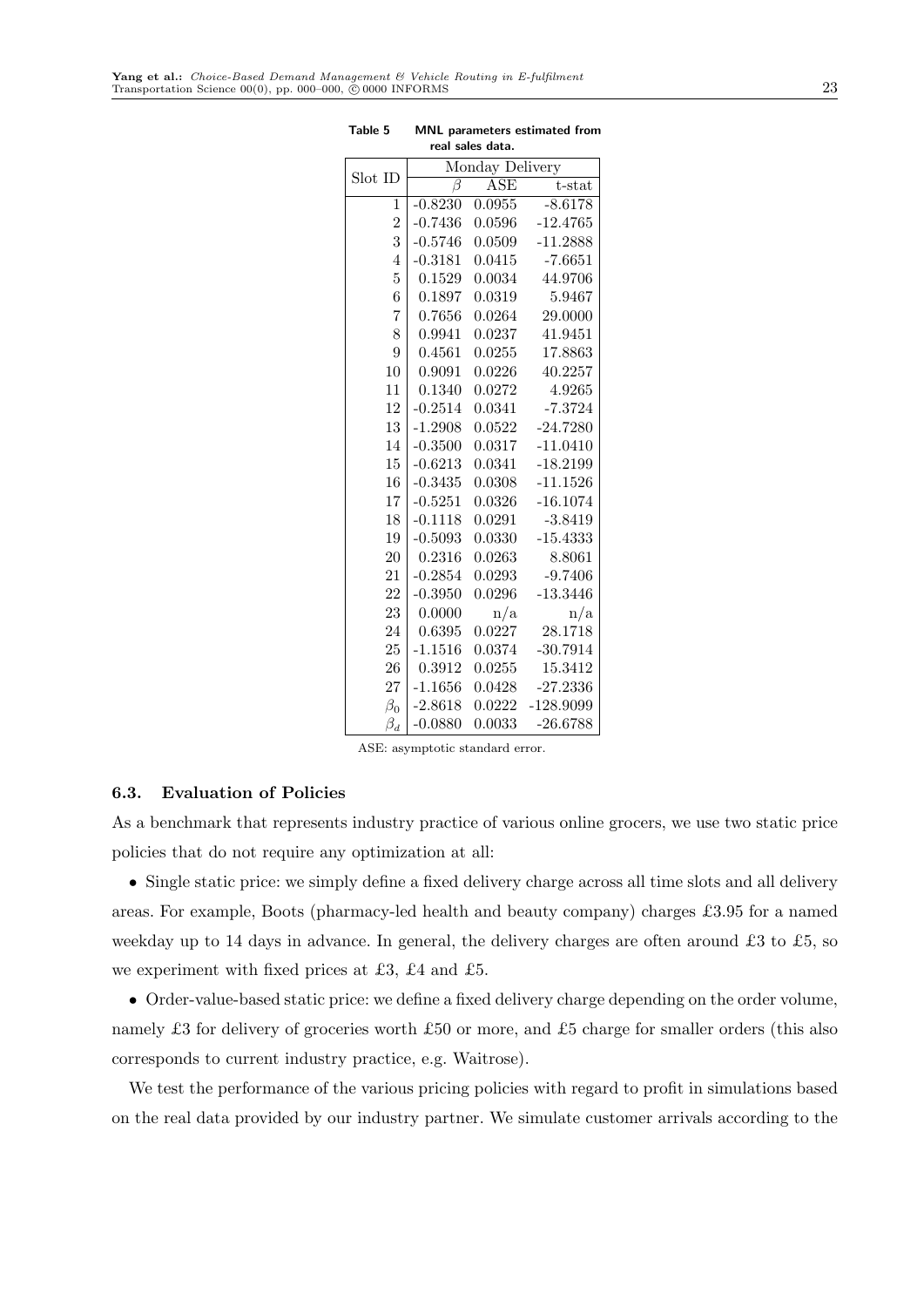rate and time grid that were estimated for Monday deliveries as described above. The location of the customer is subsequently sampled according to the proportional arrival-by-location table that we extracted from the data. Next, we sample the order size in terms of profit before distribution by sampling the number of totes requested from the normal distribution, where mean and standard deviation are obtained from historical bookings in the corresponding location. We multiply the resulting number of totes with the average revenue per tote and the profit margin that we set at 30%. This percentage was estimated simply by the ratio of gross profits over gross revenues as reported on the firm's balance sheet, and company representatives felt that it is an adequate rule of thumb.

The respective pricing policy is used to obtain a vector of delivery prices, based on which the customer's time slot selection is sampled from the corresponding distribution given by the MNL model. The MNL parameters are estimated from Monday delivery data as discussed above. If the customer selects a time slot, the corresponding profit is recorded. We assume orders are not being canceled. This process is repeated for each of the  $T = 6990$  time periods until the cut-off time is reached. We generate 40 sample booking histories and use their average generated profit as a measure of the quality of the respective pricing policy.

The number of vans is varied in the simulations between 100, 110, 120 and 150 to observe the impact of various degrees of capacity tightness. The homogeneous van capacity, service and reloading times, average speed and fuel cost that were used in the simulations were provided by our industrial partner in the understanding that they remain confidential. Our real data set contained post code sector information that we used to approximate the driving time  $t_{i,i+1}$  and cost  $f(d_{i,i+1})$ between two orders i and  $i + 1$ . To do this, we approximated the road distance between two locations by multiplying the distance as the crow flies by a constant factor  $\gamma$ . If two locations are in one district, the factor was set to  $\gamma = 1.35/(1000 * 1.6)$ , and  $\gamma = 1.25/(1000 * 1.6)$  otherwise. This reflects that the straight point-to-point distance is a better approximation of the road distance if the locations are further apart. Hence,  $f(d_{i,i+1}) = \gamma$ (lineDistance)(costPerMile).

We consider the typical situation of all goods being stored in a central warehouse, from which all orders are delivered. We simplify the model by assuming that there is only one warehouse, and that all vans have only one compartment. In reality, grocery home delivery vans have different compartments for frozen, chilled and non-chilled totes.

Table 6 reports the mean profit results of the various pricing policies, along with the average number of orders accepted, the average total cost of the resulting schedules and the percentage gap to the order-value-based static pricing policy (VS). The dynamic pricing policies both outperform the static policies in most cases. In particular, the foresight policy improves on the VS policy consistently by on average 3.8%. The latter is an important result as two-tier static price policies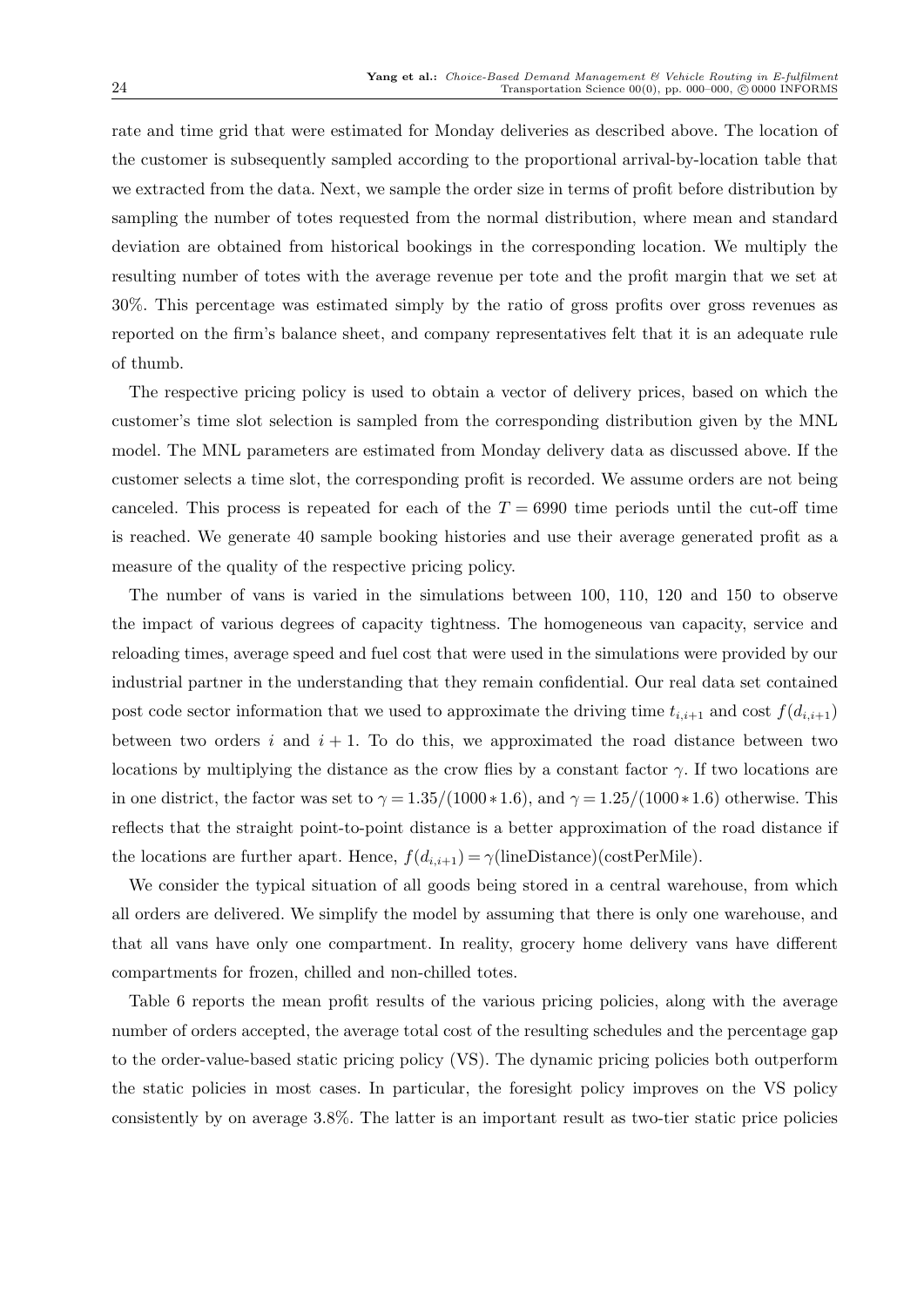such as the one that we use here as a benchmark are often found in industry. As expected, the fixed price policies do not perform well, particularly under tight capacity limits, since they do not even favor larger orders over smaller ones.

It becomes particularly interesting when investigating the hindsight policy: for the scenario with only 100 vans, it is 3.5% worse than VS. This is due to the fact that the number of vans in this scenario severely limits the number of orders that can be feasibly accepted, so it becomes very difficult to find feasible slots later in the booking horizon if many bookings have been accepted early on. Figure 2 shows a box plot of all delivery prices used in the simulations for the 100 vans example. The prices tend to be dramatically lower than what the foresight policy recommends; in fact, most of the time the hindsight policy offers discounts so as to increase the probability that a given customer books a time slot. This can also be seen from Figure 4 that shows how the average delivery charge changes over time for the two respective policies: the hindsight policy starts already with discounts from early in the time horizon since it does not anticipate the high future demand (relative to available capacity). Therefore, towards the end of the booking horizon, the hindsight policy must offer even more discounts because all popular time slots are filled, and it becomes very difficult to move customers to the remaining few unpopular slots. The foresight policy however does anticipate future demand and hence starts off with positive charges, and only towards the end offers discounts to fill remaining unpopular slots. Figures 3 and 5 illustrate that in the situation of having plenty of capacity, both policies behave in a similar way as one would expect. Still, even in the scenario of 150 vans, foresight produces about 2% more profit than hindsight. This underlines the importance of basing the expected insertion cost not only on orders hitherto accepted, particularly when demand is larger than delivery capacity. The strong performance of the foresight policy versus the static order-value-based pricing policy also demonstrates the benefit of using customer choice modeling in time slot pricing, rather than only basing the decision on order value.

## 6.4. Practical Aspects and Managerial Insights

For practical implementation, computational effort needs to be reasonable relative to whether the task is carried out online or offline. The estimation of parameters of the arrival process and MNL model can be done offline. Computational efforts regarding the arrival process is negligible, but the MNL estimation takes approximately one hour with around 210,000 sample observations for each customer segment using Matlab on an Intel Xeon CPU X5650 2.67GHz machine. However, since it is computed offline, it is not a practical limitation.

The evaluation of feasibility of inserting an order and the estimation of insertion cost however needs to be done online, and the optimization of dynamic pricing policies as well. With Theorem 1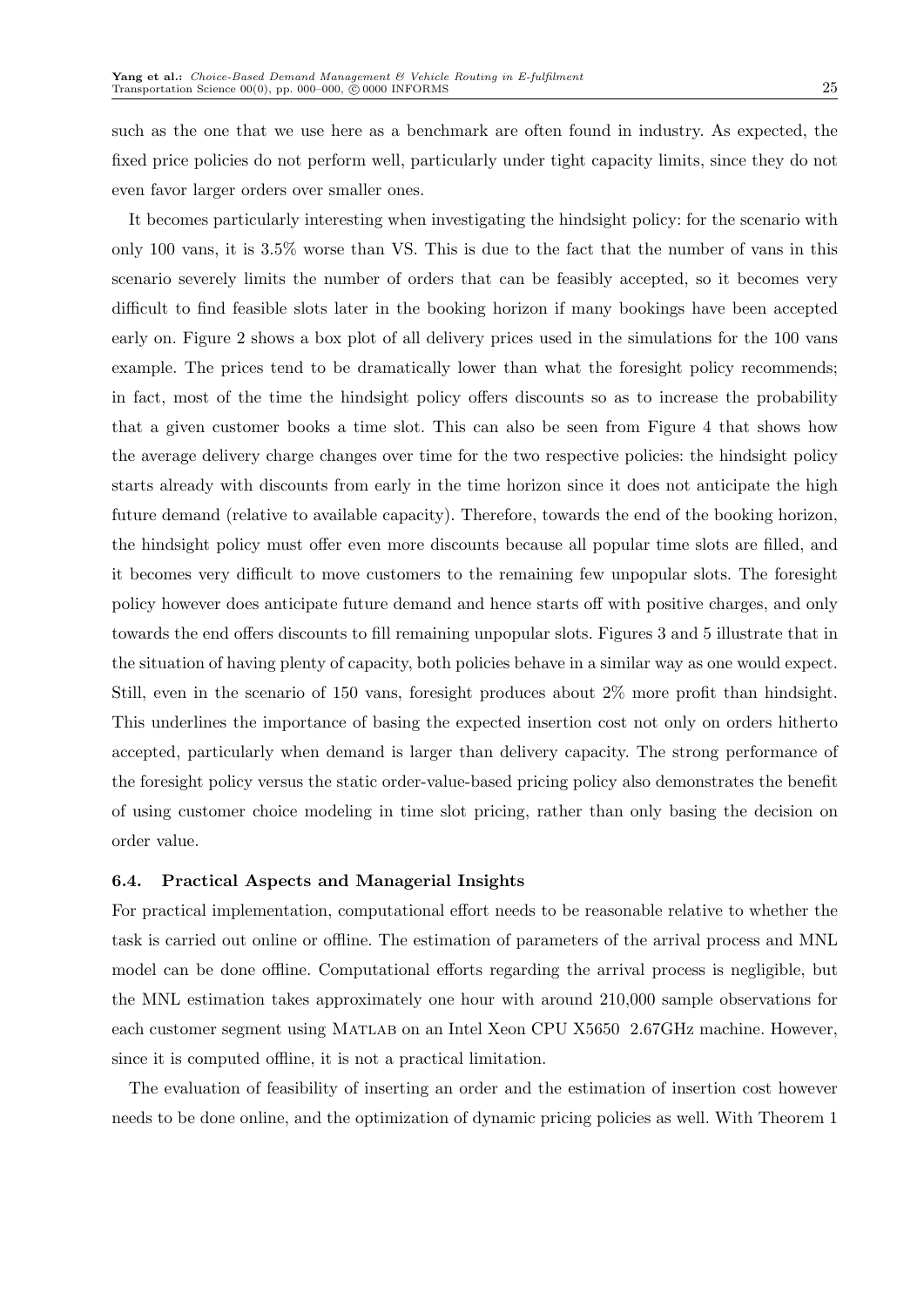

Figure 2 Box plot of delivery price range for the 100 vans example.



Comparison of price range between the hindsight and foresight policies (150 vans)

Figure 3 Box plot of delivery price range for the 150 vans example.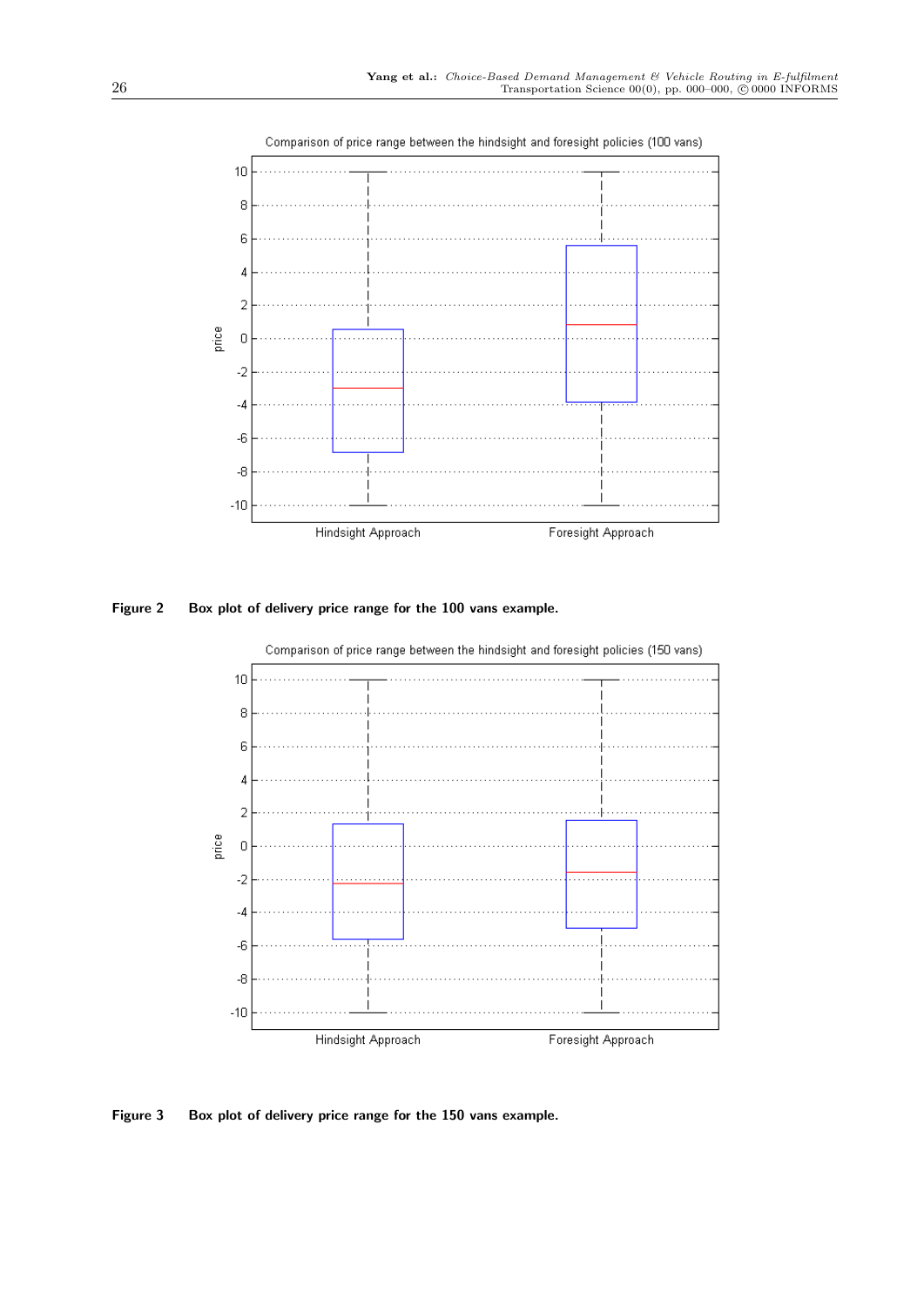| Table 6<br>Policy performance. |                          |                  |           |          |              |        |               |
|--------------------------------|--------------------------|------------------|-----------|----------|--------------|--------|---------------|
| $\#\text{Vans}$                | Policy                   | $\#$ OrdersTaken | TotalCost | MeanCost | Total Profit | Stddev | $(\%)$<br>Gap |
| 100                            | $\overline{\mathrm{VS}}$ | 2,953            | 7,609     | 2.58     | 105,743      | 269.4  | 0.0           |
|                                | $d_s = 3$                | 2,957            | 7,681     | 2.60     | 105,123      | 254.5  | $-0.6$        |
|                                | $d_s = 4$                | 2,880            | 7,550     | 2.62     | 105,493      | 250.4  | $-0.2$        |
|                                | $d_s = 5$                | 2,792            | 7,446     | 2.67     | 104,817      | 336.1  | $-0.9$        |
|                                | Hindsight                | 3,183            | 8,059     | 2.53     | 102,125      | 282.5  | $-3.5$        |
|                                | Foresight                | 3,052            | 7,941     | 2.63     | 109,139      | 300.6  | 3.1           |
|                                | <b>VS</b>                | 3,042            | 8,061     | 2.65     | 108,334      | 252.0  | $0.0\,$       |
|                                | $d_s = 3$                | 3,063            | 8,018     | 2.62     | 109,225      | 258.4  | 0.8           |
| 110                            | $d_s = 4$                | 2,950            | 7,800     | 2.64     | 107,784      | 308.6  | $-0.5$        |
|                                | $d_s = 5$                | 2,844            | 7,614     | 2.68     | 106,398      | 316.1  | $-1.8$        |
|                                | Hindsight                | 3,390            | 8,709     | 2.57     | 110,680      | 215.5  | $2.1\,$       |
|                                | Foresight                | 3,165            | 8,356     | 2.64     | 112,215      | 298.8  | $3.5\,$       |
|                                | $\overline{\text{VS}}$   | 3,101            | 8,222     | 2.65     | 110,687      | 312.3  | 0.0           |
|                                | $d_s = 3$                | 3,091            | 8,121     | 2.63     | 110,039      | 352.3  | $-0.6$        |
| 120                            | $d_s = 4$                | 2,997            | 7,886     | 2.63     | 109,309      | 343.7  | $-1.3$        |
|                                | $d_s = 5$                | 2,874            | 7,778     | 2.71     | 107,584      | 308.9  | $-2.9$        |
|                                | Hindsight                | 3,486            | 8,821     | 2.53     | 113,504      | 236.5  | $2.5\,$       |
|                                | Foresight                | 3,375            | 8,754     | $2.60\,$ | 113,661      | 333.9  | 2.6           |
|                                | $\overline{\mathrm{VS}}$ | 3,120            | 8,204     | 2.63     | 110,910      | 396.2  | 0.0           |
| 150                            | $d_s = 3$                | 3,145            | 8,209     | 2.61     | 111,673      | 301.2  | 0.7           |
|                                | $d_s = 4$                | 3,026            | 7,964     | 2.63     | 110,171      | 340.7  | $-0.7$        |
|                                | $d_s = 5$                | 2,883            | 7,708     | 2.67     | 108,031      | 323.9  | $-2.7$        |
|                                | Hindsight                | 3,511            | 8,942     | 2.55     | 116,016      | 302.3  | 4.4           |
|                                | Foresight                | 3,530            | 8,947     | 2.53     | 118,192      | 343.0  | 6.2           |

"#OrdersTaken" is the average number of deliveries under the respective policy, "TotalCost" the average total delivery cost, "MeanCost" is TotalCost/#Deliv, "TotalProfit" the average profit after distribution, "StdDev" is the standard deviation of profits, and "Gap" is the percentage gap to the total profit achieved by policy "VS", which stands for order-Value based Static pricing policy.

the solution of problem (4) is easy; however the insertion cost calculation is not so straightforward. In order to dynamically estimate the insertion cost, we have to keep a sample schedule pool of 10 delivery schedules consisting of all of the orders that have been accepted so far. For every order arrival we evaluate the best possible delivery cost for every time slot by inserting the considered order into every feasible place in all of the sample schedules. This calculation dominates the optimization of slot-prices in the online algorithm which takes around 97% percent of running time.

When a customer selects a delivery day in practice, the system needs to display delivery slot prices and availabilities virtually immediately. In our simulation, the calculation of feasibility and optimal prices takes on average 0.18 seconds per arrival, which seems reasonable. Nevertheless, as a potential improvement, parallel computing can be applied in managing a larger pool of sample schedules in order to give more accurate estimations of insertion cost in practice, as the insertion step is independent across sample schedules/vans. Also, the firm could reduce the size of the insertion problem by using decomposition heuristics for the vehicle routing problem (e.g. by area) to reduce runtime.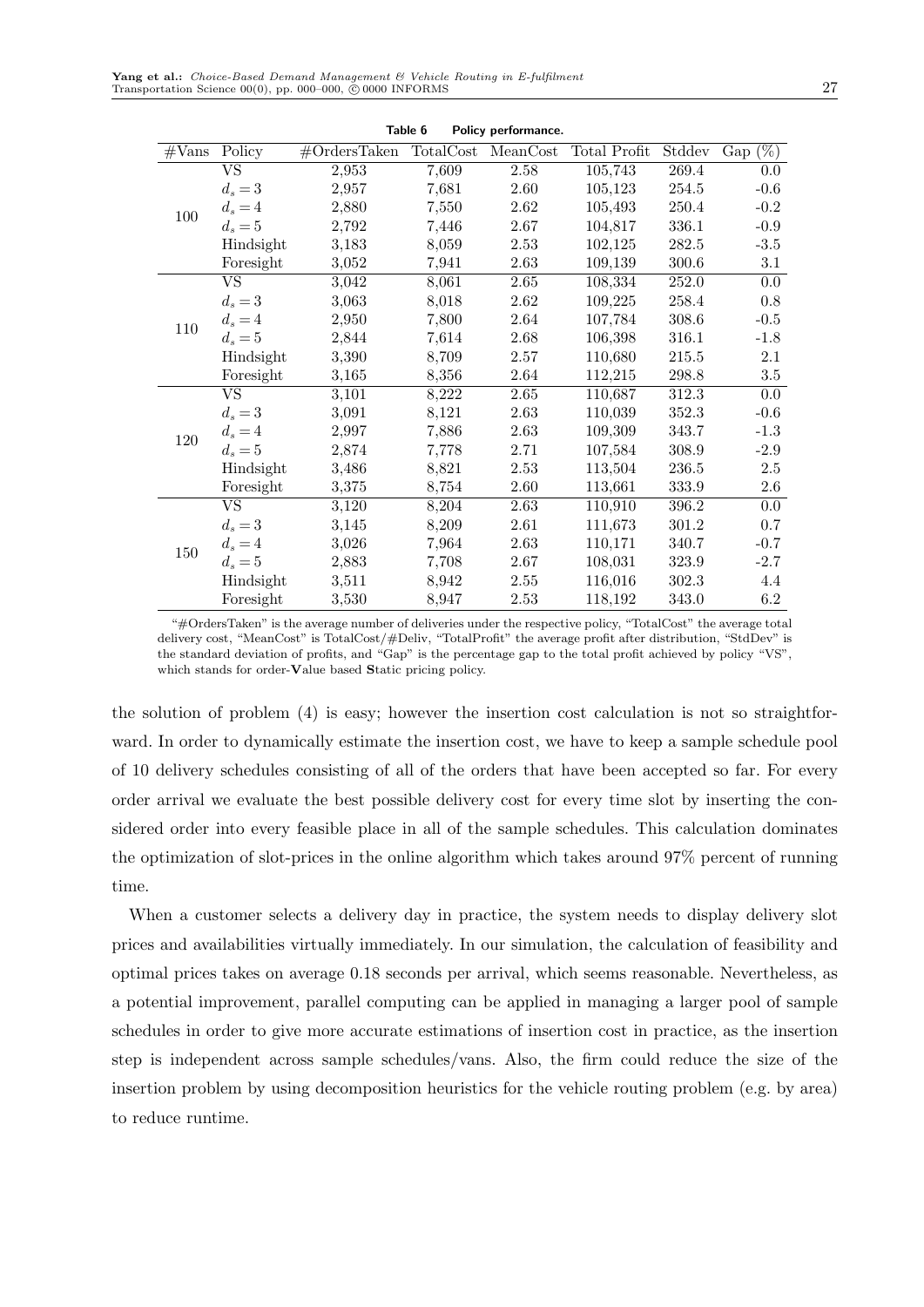

Figure 4 Average of delivery prices over intervals with 20 time periods for the 100 vans example, with beginning of the time horizon at  $t = 0$ .

It is interesting to observe in the box plots in Figures 2 and 3 that delivery charges or discounts are usually fairly small, confirming the conjecture that customers' time slot choices can be influenced by such small (dis-)incentives. Moreover, it means that most of the time the restriction to the range [-10,10] does not impact on the price optimization problem. Relaxing the allowable range can improve results somewhat, but may be less realistic due to customer acceptance issues as mentioned before.

# 7. Conclusions and Future Research

We propose a framework for the dynamic pricing of delivery time slots for home delivery services, which adds to the existing literature in that we include customer choice behavior and dynamically estimate delivery costs based on both the accepted orders to date as well as on the orders that we still expect to come; hence we call this the "foresight approach". Customer choice is modeled via the multinomial logit model, and we show how this can be estimated from data that e-tailers have readily available, demonstrating the estimation on real data from a British e-grocer. Furthermore, in a simulation study we show that our approach can outperform static two-tier delivery pricing policies similar to those often found in practice, generating on average a 3.8% increase in profits.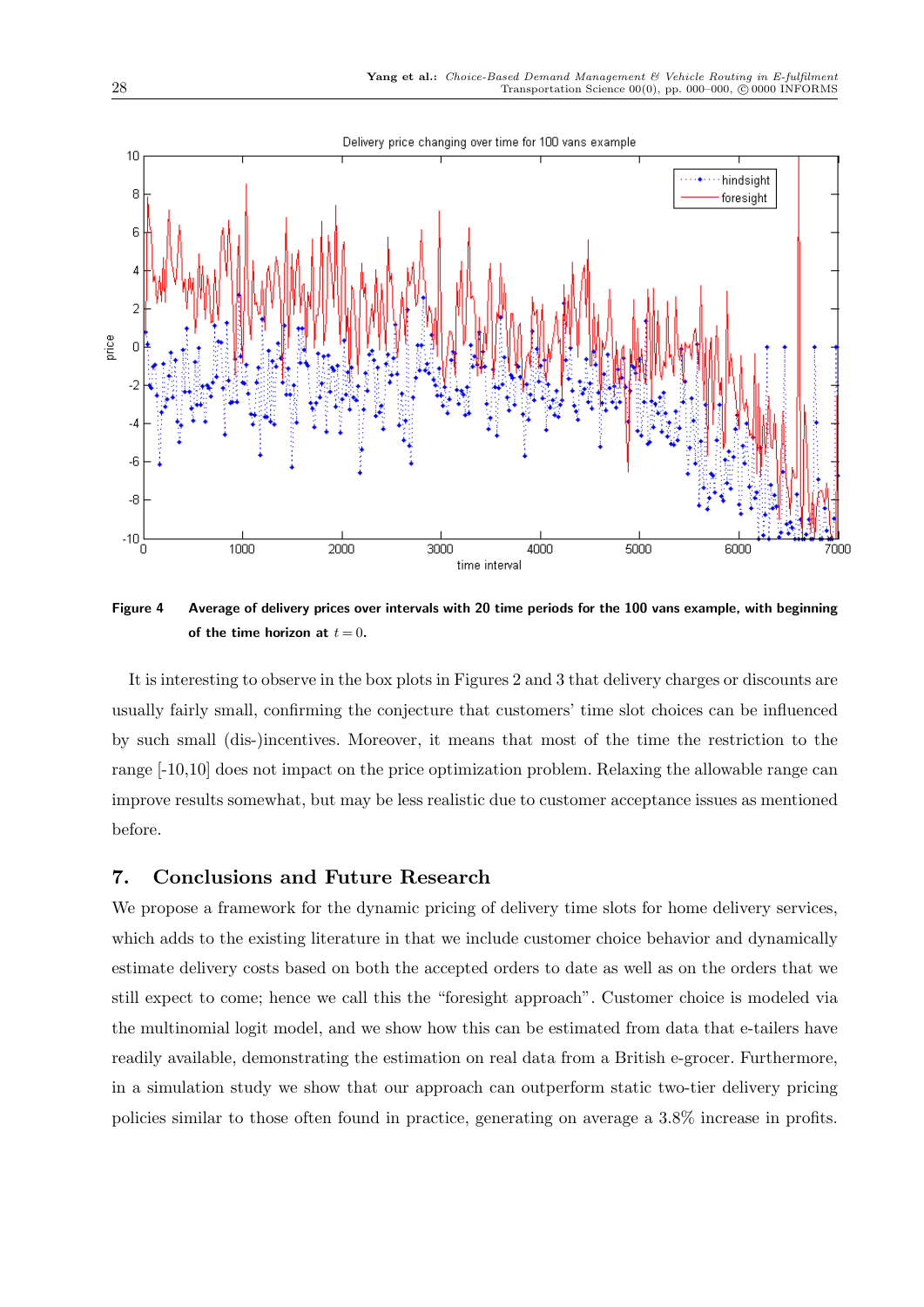

Figure 5 Average of delivery prices over intervals with 20 time periods for the 150 vans example, with beginning of the time horizon at  $t = 0$ .

In an industry that operates on very small margins (e.g. Ocado reported operating margins of 0.55% in H1 2012 according to Mintel (2012)), this profit potential is remarkable. We also show numerically that dynamic pricing without taking future expected demand into account can produce even worse results than static pricing when delivery capacity is scarce. Given the small margins that most home delivery services (particularly e-grocers) work with, we conclude that adoption of such a foresight dynamic pricing policy is a crucial means for improving profitability.

As for future research directions, there are various additions that would be of interest: e.g., given that usually around 10% of orders are rescheduled, it would be useful to extend the model to include a probability that an order is canceled or re-scheduled. Furthermore, our model currently approximates the opportunity cost of accepting a customer order in a time slot only with regard to delivery cost, but not with regard to lost profit due to reduced capacity for future orders. Also, if past final delivery schedules are not a good approximation of future schedules, the foresight policy could instead be based on final schedule predictions derived from the demand model. Major firms such as Amazon, Ebay or Walmart are moving towards same-day delivery services according to recent media reports, see e.g. Wirthman (2013). In the light of companies such as WebVan who went bankrupt when trying to offer such a service, the question of how to address this added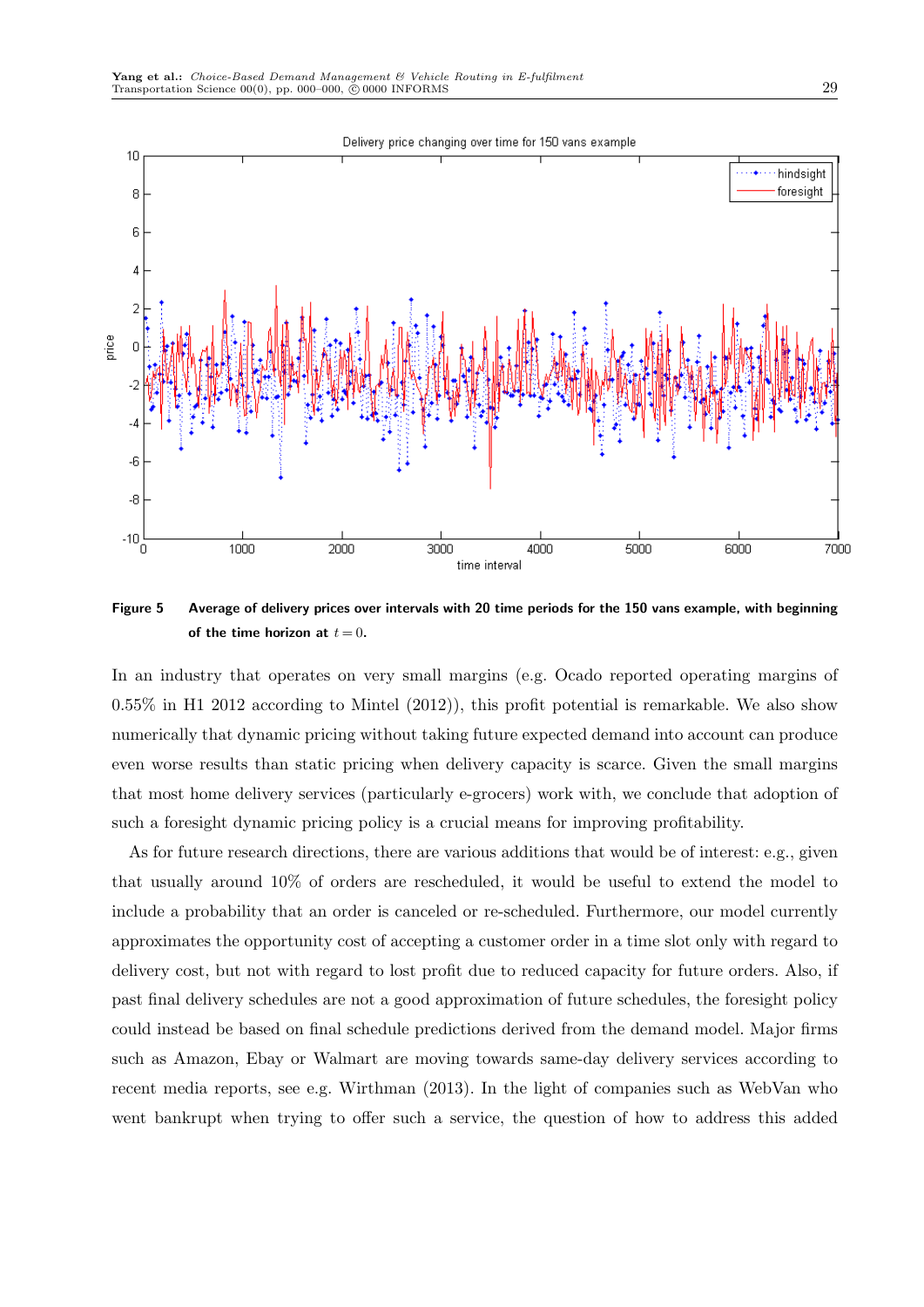complexity in the model would be highly relevant to industry. In principle, our foresight approach could be adapted to allow for same-day deliveries by determining feasibility and insertion cost of time slots based on orders accepted-to-date and future anticipated orders, but taking into account the on-going delivery operations.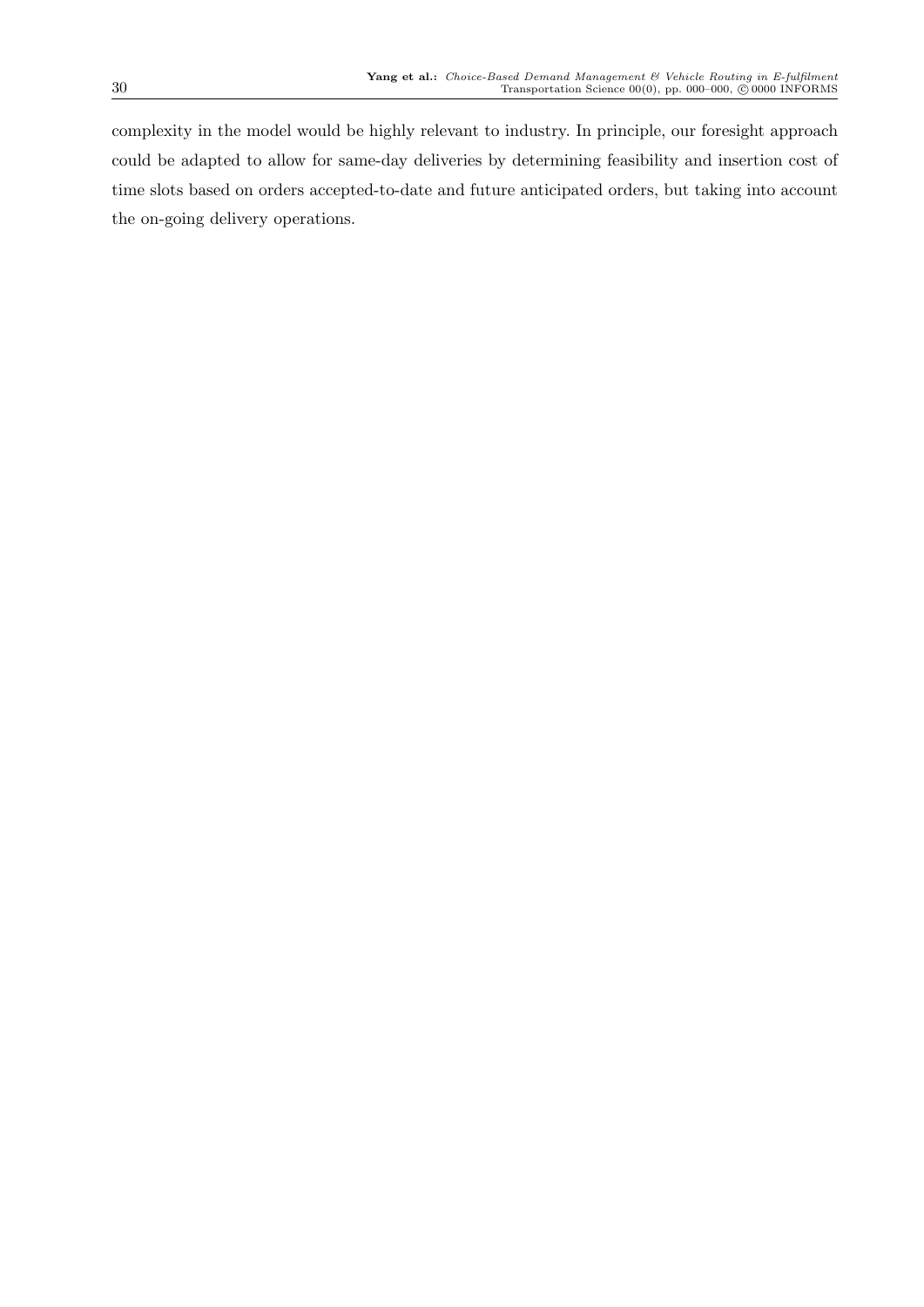#### References

- Agatz, Niels, Ann Campbell, Moritz Fleischmann, Martin Savelsbergh. 2011. Time slot management in attended home delivery. Transportation Science 45 435–449.
- Agatz, Niels, Ann Campbell, Moritz Fleischmann, Jo van Nunen, Martin Savelsbergh. 2008. Demand management opportunities in e-fulfillment: What internet retailers can learn from revenue management. Working Paper.
- Asdemir, Kursad, Varghese S. Jacob, Ramayya Krishnan. 2009. Dynamic pricing of multiple home delivery options. European Journal of Operational Research 196 246–257.
- Ben-Akiva, M., S. Lerman. 1994. Discrete Choice Analysis: Theory and Applications to Travel Demand. 6th ed. The MIT Press, Cambridge.
- Campbell, Ann Melissa, Martin Savelsbergh. 2006. Incentive schemes for attended home delivery services:. Transportation Science 40 327–341.
- Campbell, Ann Melissa, Martin W.P. Savelsbergh. 2005. Decision support for consumer direct grocery initiatives. Transportation Science 39 313–327.
- Dong, L., P. Kouvelis, Z. Tian. 2009. Dynamic pricing and inventory control of substitute products. Manufacturing and Service Operations Management 11 317–339.
- Fischer, M.L., R. Jaikumar. 1981. A generalized assignment heuristic for vehicle-routing. Networks 11 109–124.
- Hanson, W., K. Martin. 1996. Optimizing mulitnomial logit profit functions. Management Science 42 992–1003.
- Leemis, L. 1991. Nonparametric estimation of the cumulative intensity function for a nonhomogeneous Poisson process. Management Science 37 886–900.
- McFadden, D. 1974. Frontiers in Econometrics, chap. Conditional logit analysis of qualitative choice behavior. Academic Press, 105–142.
- Meissner, J., A. Strauss, K. Talluri. 2013. An enhanced concave program relaxation for choice network revenue management. Production and Operations Management 22 71–87.
- Mintel. 2012. Online Grocery Retailing UK September 2012. Tech. rep., Mintel.
- Newey, W., D. McFadden. 1994. Large sample estimation and hypothesis testing, chap. 36. Elsevier, 2111– 2245.
- Suh, M., G. Aydin. 2011. Dynamic pricing of substitutable products with limited inventories under logit demand. IIE Transactions 43 323–331.
- Train, K. 2003. Discrete Choice Methods with simulation. Cambridge University Press, New York.
- Train, K. 2009. Discrete Choice Methods with simulation, second edition. Cambridge University Press, New York.